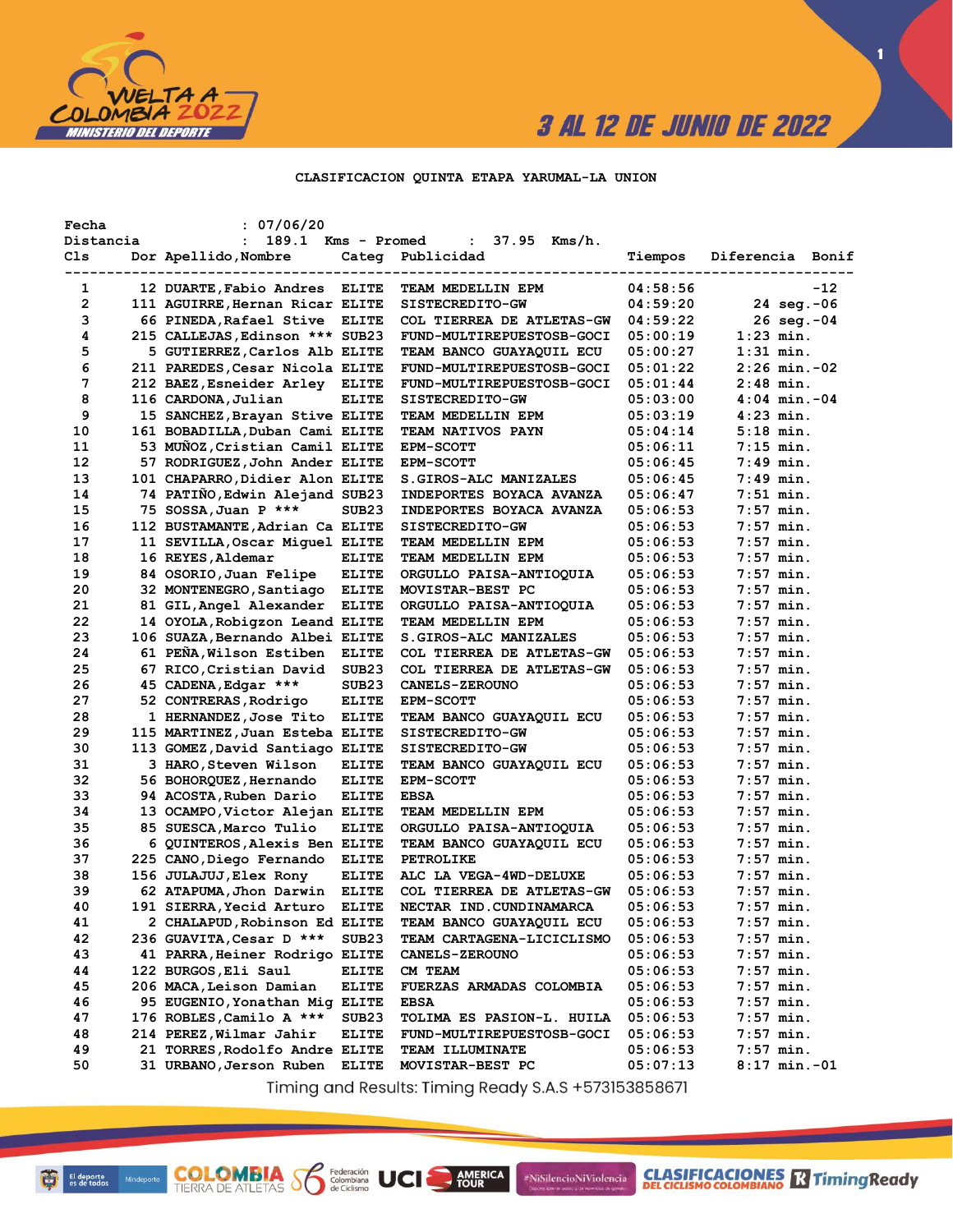

 $\overline{\mathbf{2}}$ 

#### CLASIFICACION QUINTA ETAPA YARUMAL-LA UNION

| Fecha          | : 07/06/20                      |                   |                           |          |                    |
|----------------|---------------------------------|-------------------|---------------------------|----------|--------------------|
| Distancia      | : 189.1 Kms - Promed            |                   | : $37.95$ Kms/h.          |          |                    |
| Cls<br>------- | Dor Apellido, Nombre            |                   | Categ Publicidad          | Tiempos  | Diferencia Bonif   |
| 51             | 204 QUINTERO, Brayan ***        | SUB <sub>23</sub> | FUERZAS ARMADAS COLOMBIA  | 05:07:25 | $8:29$ min.        |
| 52             | 154 CANASTUJ, Jose David ELITE  |                   | ALC LA VEGA-4WD-DELUXE    | 05:08:27 | $9:31$ min.        |
| 53             | 33 PANTOJA, Cesar ***           | SUB <sub>23</sub> | MOVISTAR-BEST PC          | 05:08:27 | $9:31$ min.        |
| 54             | 222 GRANADOS, David S *** SUB23 |                   | PETROLIKE                 | 05:08:27 | $9:31$ min.        |
| 55             | 114 GUERRERO, Juan Diego        | <b>ELITE</b>      | SISTECREDITO-GW           | 05:09:16 | $10:20$ min.       |
| 56             | 183 CASTILLO, Jhon ***          | SUB <sub>23</sub> | AMPRO-CERVEZAANDINA       | 05:09:23 | $10:27$ min.       |
| 57             | 7 TORO, Alexander               | <b>ELITE</b>      | TEAM BANCO GUAYAQUIL ECU  | 05:09:27 | $10:31$ min.       |
| 58             | 192 GARZON, Marlon David ELITE  |                   | NECTAR IND. CUNDINAMARCA  | 05:09:27 | $10:31$ min.       |
| 59             | 77 DIAGAMA, Marlon ***          | SUB <sub>23</sub> | INDEPORTES BOYACA AVANZA  | 05:10:04 | $11:08$ min.       |
| 60             | 153 MUÑOZ, Jonatrhan Stiv ELITE |                   | ALC LA VEGA-4WD-DELUXE    | 05:10:08 | $11:12$ min.       |
| 61             | 17 JAMAICA, Javier Ernes ELITE  |                   | TEAM MEDELLIN EPM         | 05:11:08 | $12:12$ min. $-03$ |
| 62             | 64 QUIROZ, Oscar Adalber ELITE  |                   | COL TIERREA DE ATLETAS-GW | 05:12:08 | $13:12$ min.       |
| 63             | 72 FERNANDEZ, Oscar Hern SUB23  |                   | INDEPORTES BOYACA AVANZA  | 05:12:08 | $13:12$ min. $-06$ |
| 64             | 91 ORTEGA, Robinson Arma ELITE  |                   | <b>EBSA</b>               | 05:12:08 | $13:12$ min.       |
| 65             | 73 URIAN, Jose M ***            | SUB <sub>23</sub> | INDEPORTES BOYACA AVANZA  | 05:12:08 | $13:12$ min.       |
| 66             | 221 RUBIANO, Miquel Angel ELITE |                   | PETROLIKE                 | 05:12:21 | $13:25$ min.       |
| 67             | 231 RAMIREZ, Santiago           | <b>ELITE</b>      | TEAM CARTAGENA-LICICLISMO | 05:12:21 | $13:25$ min.       |
| 68             | 173 QUETAMA, Yeison Ubarl ELITE |                   | TOLIMA ES PASION-L. HUILA | 05:14:27 | $15:31$ min.       |
| 69             | 23 CASTIBLANCO, Jorge Ca ELITE  |                   | TEAM ILLUMINATE           | 05:15:15 | $16:19$ min.       |
| 70             | 55 CHAVES, German Enriqu ELITE  |                   | <b>EPM-SCOTT</b>          | 05:15:16 | $16:20$ min.       |
| 71             | 152 LOPEZ, Luis                 | <b>ELITE</b>      | ALC LA VEGA-4WD-DELUXE    | 05:15:16 | $16:20$ min.       |
| 72             | 195 HERNANDEZ, Rafael           | <b>ELITE</b>      | NECTAR IND. CUNDINAMARCA  | 05:18:17 | $19:21$ min.       |
| 73             | 63 MENDOZA, Omar Alberto ELITE  |                   | COL TIERREA DE ATLETAS-GW | 05:18:18 | $19:22$ min.       |
| 74             | 155 BUSTOS, Cristian Yesi SUB23 |                   | ALC LA VEGA-4WD-DELUXE    | 05:18:18 | $19:22$ min.       |
| 75             | 121 MUÑOZ, Edison               | <b>ELITE</b>      | CM TEAM                   | 05:18:51 | $19:55$ min.       |
| 76             | 226 PEDROZA, Andres Camil ELITE |                   | PETROLIKE                 | 05:19:20 | $20:24$ min.       |
| 77             | 196 FORERO, Juan Sebastia ELITE |                   | NECTAR IND. CUNDINAMARCA  | 05:22:48 | $23:52$ min.       |
| 78             | 71 VARGAS, Adrian Enriqu ELITE  |                   | INDEPORTES BOYACA AVANZA  | 05:23:12 | 24:16 min.         |
| 79             | 4 HUERA, Richard Roland ELITE   |                   | TEAM BANCO GUAYAQUIL ECU  | 05:24:03 | $25:07$ min.       |
| 80             | 223 MUÑIZ, Jose R ***           | SUB <sub>23</sub> | PETROLIKE                 | 05:26:44 | $27:48$ min.       |
| 81             | 141 ROMERO, Carlos Andres SUB23 |                   | HERRERA SPORT ROPA DEPORT | 05:30:02 | $31:06$ min.       |
| 82             | 224 PARRA, Jordan Arley         | <b>ELITE</b>      | PETROLIKE                 | 05:34:16 | $35:20$ min.       |
| 83             | 54 OCHOA, Diego Antonio ELITE   |                   | <b>EPM-SCOTT</b>          | 05:34:16 | $35:20$ min.       |
| 84             | 51 SUAREZ, Juan Pablo           | <b>ELITE</b>      | <b>EPM-SCOTT</b>          | 05:34:16 | $35:20$ min.       |
| 85             | 174 CERQUERA, William Ant ELITE |                   | TOLIMA ES PASION-L. HUILA | 05:34:16 | $35:20$ min.       |
| 86             | 227 ALVAREZ, Miguel Luis ELITE  |                   | PETROLIKE                 | 05:34:16 | $35:20$ min.       |
| 87             | 97 PIRA, Omar ***               | SUB <sub>23</sub> | <b>EBSA</b>               | 05:34:16 | $35:20$ min.       |
| 88             | 246 GOMEZ,Hernan Dario          | <b>ELITE</b>      | FUNDACION TEAM RECAPI     | 05:34:16 | $35:20$ min.       |
| 89             | 96 PARRA, Carlos Andres ELITE   |                   | <b>EBSA</b>               | 05:34:16 | $35:20$ min.       |
| 90             | 103 TABARES, Jordan Felip ELITE |                   | S.GIROS-ALC MANIZALES     | 05:34:16 | $35:20$ min.       |
| 91             | 65 SOTO, Nelson Andres          | <b>ELITE</b>      | COL TIERREA DE ATLETAS-GW | 05:34:18 | $35:22$ min.       |
| 92             | 145 VALBUENA, Mario ***         | SUB23             | HERRERA SPORT ROPA DEPORT | 05:36:22 | 37:26 min.         |
| 93             | 213 DIAZ, Manuel Ignacio        | <b>ELITE</b>      | FUND-MULTIREPUESTOSB-GOCI | 05:36:42 | 37:46 min.         |
| 94             | 193 PEDRAZA, Walter Ferna ELITE |                   | NECTAR IND.CUNDINAMARCA   | 05:37:11 | $38:15$ min.       |
| 95             | 185 GONZALEZ, Jersson *** SUB23 |                   | AMPRO-CERVEZAANDINA       | 05:37:11 | 38:15 min.         |
| 96             | 133 RODRIGUEZ, Wilmer Dar ELITE |                   | CONSTRU ZEA-EL FARO ELECT | 05:37:11 | 38:15 min.         |
| 97             | 252 MORENO, Javier Esteba SUB23 |                   | <b>DEPORMUNDO</b>         | 05:37:11 | $38:15$ min.       |
| 98             | 132 VARGAS, Jhon Jairo          | <b>ELITE</b>      | CONSTRU ZEA-EL FARO ELECT | 05:37:11 | 38:15 min.         |
| 99             | 92 CHAPARRO, Yeison Andr ELITE  |                   | <b>EBSA</b>               | 05:37:11 | 38:15 min.         |
| 100            | 142 MALDONADO, Jonnathan        | SUB23             | HERRERA SPORT ROPA DEPORT | 05:37:11 | 38:15 min.         |
| 101            | 44 CORTE, Eduardo               | <b>ELITE</b>      | <b>CANELS-ZEROUNO</b>     | 05:37:11 | 38:15 min.         |

Timing and Results: Timing Ready S.A.S +573153858671

AMERICA

#NiSilencioNiViolencia

**COLOMBIA S** 

Federación<br>Colombiana<br>de Ciclismo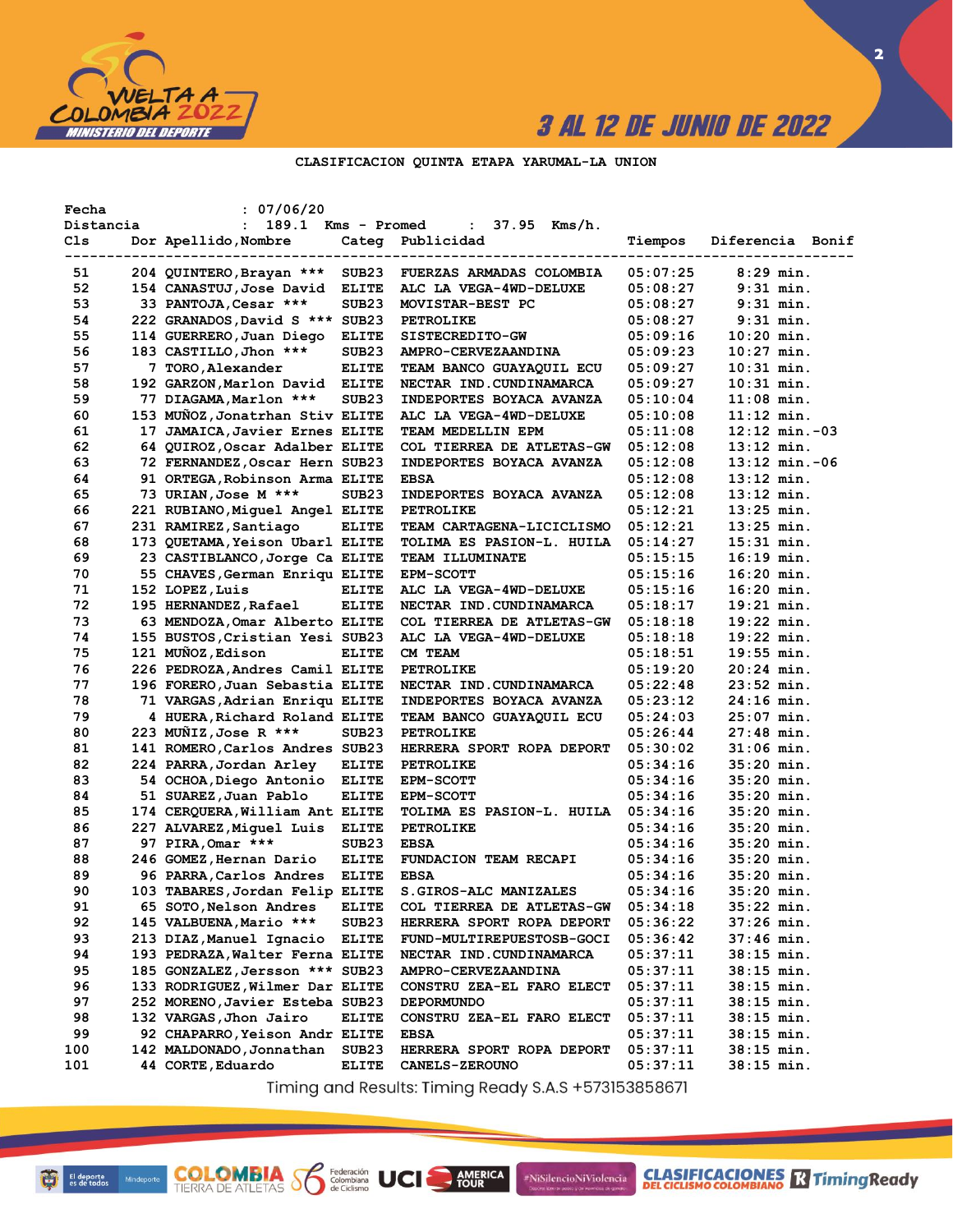

**3**

#### **CLASIFICACION QUINTA ETAPA YARUMAL-LA UNION**

| Fecha |           | : 07/06/20                         |                   |                                  |                             |                  |
|-------|-----------|------------------------------------|-------------------|----------------------------------|-----------------------------|------------------|
|       | Distancia | 189.1 Kms - Promed<br>$\mathbf{r}$ |                   | : $37.95$ Kms/h.                 |                             |                  |
| Cls   |           | Dor Apellido, Nombre               |                   | Categ Publicidad                 | Tiempos                     | Diferencia Bonif |
| 102   |           | 123 ANGARITA, Marvin Orla ELITE    |                   | CM TEAM                          | ---------------<br>05:37:11 | $38:15$ min.     |
| 103   |           | 43 PRADO, Ignacio De Jes ELITE     |                   | <b>CANELS-ZEROUNO</b>            | 05:37:11                    | $38:15$ min.     |
| 104   |           | 166 ALONSO, John ***               | SUB <sub>23</sub> | TEAM NATIVOS PAYN                | 05:37:11                    | $38:15$ min.     |
| 105   |           | 102 MORENO, Salvador               | <b>ELITE</b>      | S.GIROS-ALC MANIZALES            | 05:37:11                    | $38:15$ min.     |
| 106   |           | 216 BLANCO, Lukas ***              | SUB23             | <b>FUND-MULTIREPUESTOSB-GOCI</b> | 05:37:11                    | $38:15$ min.     |
| 107   |           | 253 GARCIA, Edgar ***              | SUB23             | <b>DEPORMUNDO</b>                | 05:37:22                    | $38:26$ min.     |
| 108   |           | 197 MORENO, Juan J ***             | SUB23             | NECTAR IND.CUNDINAMARCA          | 05:37:32                    | $38:36$ min.     |
| 109   |           | 205 MOYA, Maycol Stiven            | <b>ELITE</b>      | FUERZAS ARMADAS COLOMBIA         | 05:48:45                    | $49:49$ min.     |
| 110   |           | 76 UMBA, Juan Alejandro            | SUB <sub>23</sub> | INDEPORTES BOYACA AVANZA         | 05:48:45                    | $49:49$ min.     |
| 111   |           | 36 CAICEDO, Pablo                  | <b>ELITE</b>      | MOVISTAR-BEST PC                 | 05:48:45                    | $49:49$ min.     |
| 112   |           | 233 ARZUAGA, Julio Jose            | SUB <sub>23</sub> | TEAM CARTAGENA-LICICLISMO        | 05:48:45                    | $49:49$ min.     |
| 113   |           | 234 KELLY, Santiago A *** SUB23    |                   | TEAM CARTAGENA-LICICLISMO        | 05:48:45                    | $49:49$ min.     |
| 114   |           | 232 POSSO, Eduardo J ***           | SUB <sub>23</sub> | TEAM CARTAGENA-LICICLISMO        | 05:48:45                    | $49:49$ min.     |
| 115   |           | 164 CUESTA, Steven Manuel ELITE    |                   | TEAM NATIVOS PAYN                | 05:48:45                    | $49:49$ min.     |
| 116   |           | 201 MORENO, Wilfredo***            | SUB <sub>23</sub> | FUERZAS ARMADAS COLOMBIA         | 05:48:45                    | $49:49$ min.     |
| 117   |           | 137 RODRIGUEZ, Brandon ** SUB23    |                   | CONSTRU ZEA-EL FARO ELECT        | 05:49:18                    | $50:22$ min.     |
| 118   |           | 42 SANTOS, Efren                   | <b>ELITE</b>      | <b>CANELS-ZEROUNO</b>            | 05:49:22                    | $50:26$ min.     |
| 119   |           | 203 JARAVA, Fernando *** SUB23     |                   | FUERZAS ARMADAS COLOMBIA         | 05:49:41                    | $50:45$ min.     |
| 120   |           | 105 RINCON, Yeison Alejan ELITE    |                   | S. GIROS-ALC MANIZALES           | 05:53:51                    | $54:55$ min.     |
| 121   |           | 107 CHIA, Luis Carlos              | <b>ELITE</b>      | S.GIROS-ALC MANIZALES            | 05:53:51                    | $54:55$ min.     |
| 122   |           | 104 MARTINEZ, Luis Miquel ELITE    |                   | S. GIROS-ALC MANIZALES           | 05:53:51                    | $54:55$ min.     |
| 123   |           | 135 CIFUENTES, Fabian Sti ELITE    |                   | CONSTRU ZEA-EL FARO ELECT        | 05:53:51                    | $54:55$ min.     |
| 124   |           | 242 RIVERA, Hector Sebast ELITE    |                   | FUNDACION TEAM RECAPI            | 05:53:51                    | $54:55$ min.     |
| 125   |           | 243 HERRERA, Stiven Alexa ELITE    |                   | FUNDACION TEAM RECAPI            | 05:55:08                    | $56:12$ min.     |
| 126   |           | 22 SARMIENTO, Johnatan F ELITE     |                   | TEAM ILLUMINATE                  | 05:55:40                    | $56:44$ min.     |
| 127   |           | 165 SANCHEZ, Yerzon Eduar ELITE    |                   | TEAM NATIVOS PAYN                | 05:57:06                    | $58:10$ min.     |
| 128   |           | Fc 146 TORRES, Camilo ***          | SUB23             | HERRERA SPORT ROPA DEPORT        | 06:18:39                    | $1:19:43$ hor.   |
| 129   |           | Fc 182 ORTIZ, Emmanuel             | SUB23             | AMPRO-CERVEZAANDINA              | 06:21:06                    | $1:22:10$ hor.   |
| 130   |           | Fc 181 CASTILLO, Anuar ***         | SUB23             | AMPRO-CERVEZAANDINA              | 06:21:09                    | $1:22:13$ hor.   |
| 131   |           | Fc 184 GAYON, Daniel F ***         | SUB23             | AMPRO-CERVEZAANDINA              | 06:21:09                    | $1:22:13$ hor.   |
| 132   |           | Fc 144 SIERRA, Brian Santiag ELITE |                   | HERRERA SPORT ROPA DEPORT        | 06:21:15                    | $1:22:19$ hor.   |

**Corredores clasificados : 132**

**COLOMBIA S6** 

Federación<br>Colombiana<br>de Ciclismo

Timing and Results: Timing Ready S.A.S +573153858671

**AMERICA** 

#NiSilencioNiViolencia



商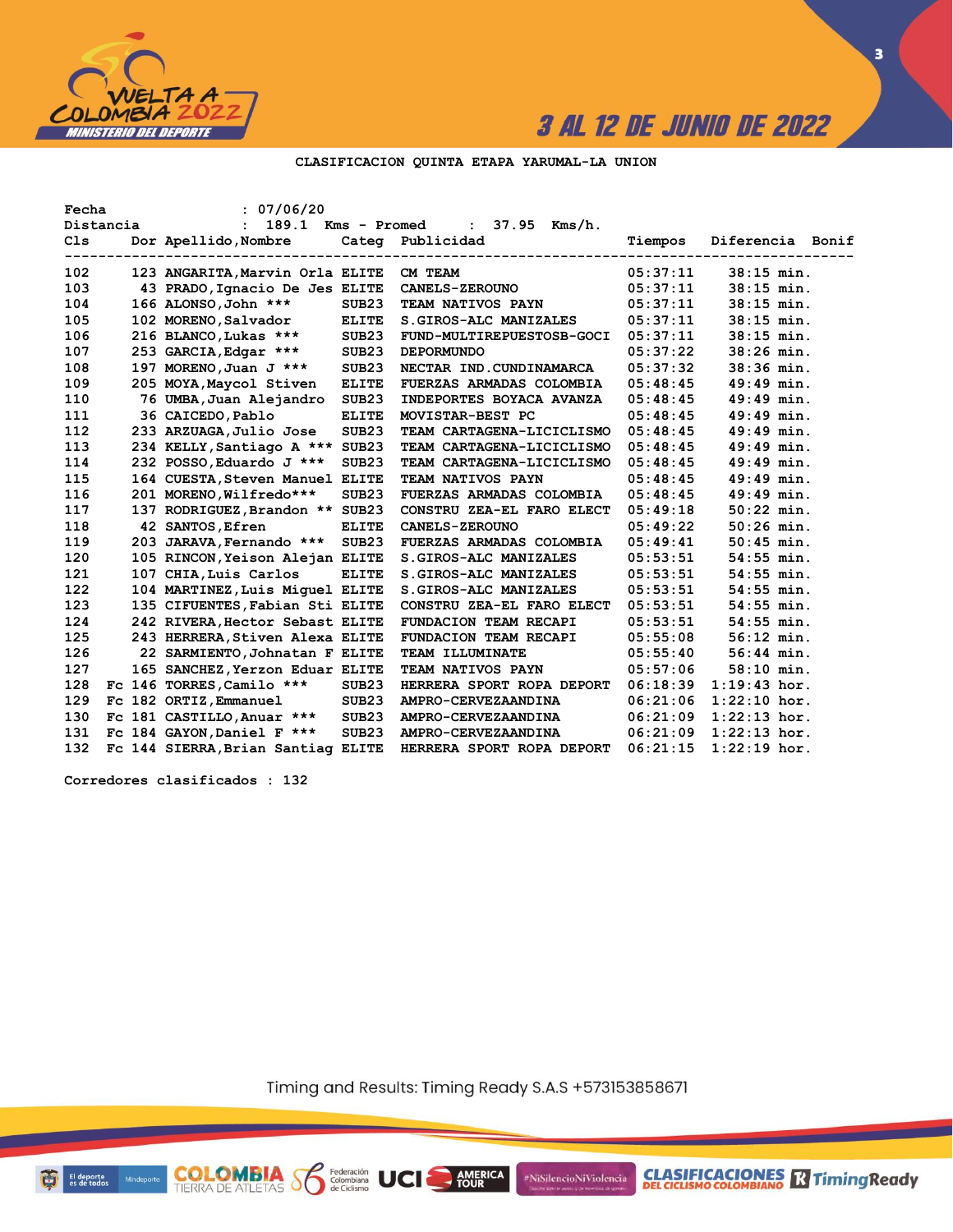

**4**

#### **CORREDORES RETIRADOS EN LA ETAPA**

|    | 24 SCHAUB, Sebastian            |                   | ELITE TEAM ILLUMINATE                                     | <b>DNF</b>     |
|----|---------------------------------|-------------------|-----------------------------------------------------------|----------------|
|    | 25 KIANI, Aria                  | <b>ELITE</b>      | TEAM ILLUMINATE                                           | <b>DNF</b>     |
|    | 26 KELLER, John                 | <b>ELITE</b>      | TEAM ILLUMINATE                                           | <b>DNF</b>     |
|    | 47 TORRES, Cristopher ** SUB23  |                   | <b>CANELS-ZEROUNO</b>                                     | <b>DNF</b>     |
|    | 82 CASTAÑO, Sebastian Al ELITE  |                   | ORGULLO PAISA-ANTIOQUIA                                   | <b>DNF</b>     |
|    | 83 COLON, Johan Antonio         | <b>ELITE</b>      | ORGULLO PAISA-ANTIOQUIA                                   | <b>DNF</b>     |
|    | 86 OSORIO, Frank Yair           | <b>ELITE</b>      | ORGULLO PAISA-ANTIOQUIA                                   | <b>DNF</b>     |
|    | 87 RENDON, Juan Tito *** SUB23  |                   | ORGULLO PAISA-ANTIOQUIA                                   | <b>DNF</b>     |
|    | 117 SAMUDIO, Carlos Ariel ELITE |                   | SISTECREDITO-GW                                           | <b>DNF</b>     |
|    | 125 VILLADA, Alejandro          | <b>ELITE</b>      | CM TEAM                                                   | <b>DNF</b>     |
|    | 126 OSORIO, Edison Estefa ELITE |                   | CM TEAM                                                   | <b>DNF</b>     |
| -- | 127 GOMEZ, Manuel ***           | SUB23             | CM TEAM                                                   | <b>DNF</b>     |
| -- | 136 CRUZ,Juan Carlos            | <b>ELITE</b>      | CONSTRU ZEA-EL FARO ELECT                                 | $\mathbf{DNF}$ |
|    |                                 |                   | 143 DIAZ, Christopher *** SUB23 HERRERA SPORT ROPA DEPORT | <b>DNF</b>     |
|    | 147 SISIMITH, Eli ***           | SUB23             | HERRERA SPORT ROPA DEPORT                                 | <b>DNF</b>     |
|    | 151 RODRIGUEZ, Juan ***         | SUB23             | ALC LA VEGA-4WD-DELUXE                                    | <b>DNF</b>     |
|    | 162 BORDA, Brayan Yesid         | <b>ELITE</b>      | TEAM NATIVOS PAYN                                         | <b>DNF</b>     |
|    | 163 APARICIO, Jair Antoni ELITE |                   | TEAM NATIVOS PAYN                                         | <b>DNF</b>     |
| -- | 167 FORERO, Juan David          | SUB <sub>23</sub> | TEAM NATIVOS PAYN                                         | <b>DNF</b>     |
|    | 171 QUINTERO, Edisson *** SUB23 |                   | TOLIMA ES PASION-L. HUILA                                 | <b>DNF</b>     |
|    | 175 RUBIANO, Juan S ***         | SUB23             | TOLIMA ES PASION-L. HUILA                                 | <b>DNF</b>     |
|    | 194 RUEDA, Nestor Javier        | <b>ELITE</b>      | NECTAR IND. CUNDINAMARCA                                  | <b>DNF</b>     |
|    | 202 MARTINEZ, Rafael ***        | SUB <sub>23</sub> | FUERZAS ARMADAS COLOMBIA                                  | <b>DNF</b>     |
|    | 237 QUICENO, Luis Hernan        | <b>ELITE</b>      | TEAM CARTAGENA-LICICLISMO                                 | <b>DNF</b>     |
|    | 245 LESMES, Jhoan Sebasti SUB23 |                   | FUNDACION TEAM RECAPI                                     | <b>DNF</b>     |
|    | 251 ARISMENDY, Brayan *** SUB23 |                   | <b>DEPORMUNDO</b>                                         | <b>DNF</b>     |
|    | 254 PIÑEROS, Cristian *** SUB23 |                   | <b>DEPORMUNDO</b>                                         | <b>DNF</b>     |
|    | 255 JOSA, Carlos E ***          | <b>ELITE</b>      | <b>DEPORMUNDO</b>                                         | <b>DNF</b>     |

**-----------------------------------------------------------------------------------**

**CORREDORES FUERA DE CONTROL**

#### **144 SIERRA,Brian Santiago 146 TORRES,Camilo \*\*\***

- **181 CASTILLO,Anuar \*\*\***
- **182 ORTIZ,Emmanuel**
- **184 GAYON,Daniel F \*\*\***

Timing and Results: Timing Ready S.A.S +573153858671

AMERICA

#NiSilencioNiViolencia

**COLOMBIA Seleración** UCI

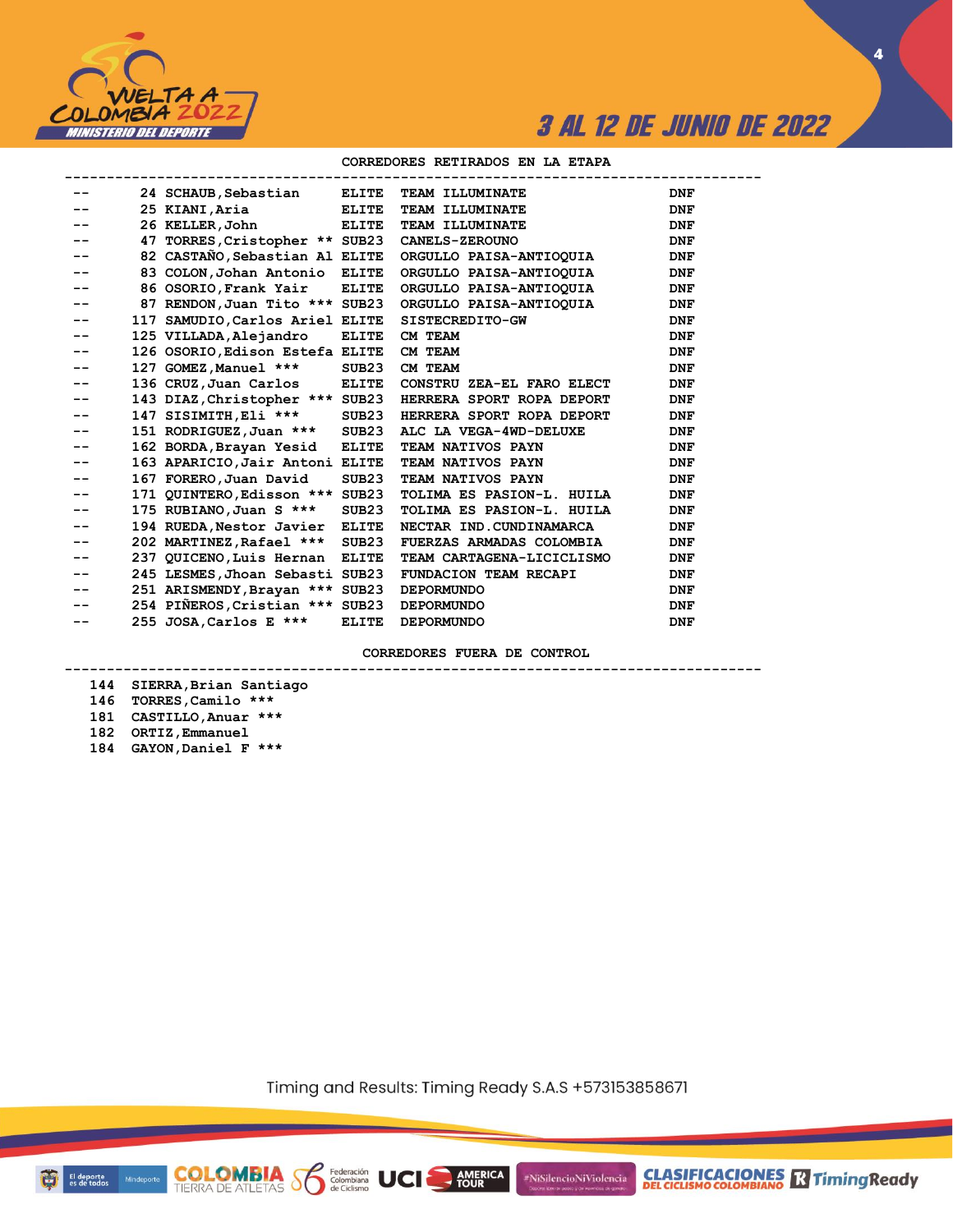

**CLASIFICACIONES** TimingReady

**5**

#### **CLASIFICACIÓN SUB23 DE LA ETAPA**

| 1              | 215 CALLEJAS, Edinson *** SUB23 |                   | FUND-MULTIREPUESTOSB-GOCI 05:00:19 |          |                | min. |
|----------------|---------------------------------|-------------------|------------------------------------|----------|----------------|------|
| $\overline{2}$ | 74 PATIÑO, Edwin Alejand SUB23  |                   | INDEPORTES BOYACA AVANZA           | 05:06:47 | $6:28$ min.    |      |
| 3              | 75 SOSSA, Juan P ***            | SUB <sub>23</sub> | INDEPORTES BOYACA AVANZA           | 05:06:53 | $6:34$ min.    |      |
| 4              | 67 RICO, Cristian David         | SUB <sub>23</sub> | COL TIERREA DE ATLETAS-GW 05:06:53 |          | $6:34$ min.    |      |
| 5              | 45 CADENA, Edgar ***            | SUB <sub>23</sub> | <b>CANELS-ZEROUNO</b>              | 05:06:53 | $6:34$ min.    |      |
| 6              | 236 GUAVITA, Cesar D ***        | SUB <sub>23</sub> | TEAM CARTAGENA-LICICLISMO 05:06:53 |          | $6:34$ min.    |      |
| 7              | 176 ROBLES, Camilo A ***        | SUB <sub>23</sub> | TOLIMA ES PASION-L. HUILA 05:06:53 |          | $6:34$ min.    |      |
| 8              | 204 QUINTERO, Brayan ***        | SUB <sub>23</sub> | FUERZAS ARMADAS COLOMBIA           | 05:07:25 | $7:06$ min.    |      |
| 9              | 33 PANTOJA, Cesar ***           | SUB <sub>23</sub> | MOVISTAR-BEST PC                   | 05:08:27 | $8:08$ min.    |      |
| 10             | 222 GRANADOS, David S ***       | SUB <sub>23</sub> | PETROLIKE                          | 05:08:27 | $8:08$ min.    |      |
| 11             | 183 CASTILLO, Jhon ***          | SUB <sub>23</sub> | AMPRO-CERVEZAANDINA                | 05:09:23 | $9:04$ min.    |      |
| 12             | 77 DIAGAMA, Marlon ***          | SUB <sub>23</sub> | INDEPORTES BOYACA AVANZA           | 05:10:04 | $9:45$ min.    |      |
| 13             | 72 FERNANDEZ, Oscar Hern SUB23  |                   | INDEPORTES BOYACA AVANZA           | 05:12:08 | $11:49$ min.   |      |
| 14             | 73 URIAN, Jose M ***            | SUB <sub>23</sub> | INDEPORTES BOYACA AVANZA           | 05:12:08 | $11:49$ min.   |      |
| 15             | 155 BUSTOS, Cristian Yesi SUB23 |                   | ALC LA VEGA-4WD-DELUXE             | 05:18:18 | $17:59$ min.   |      |
| 16             | 223 MUNIZ, Jose R ***           | SUB <sub>23</sub> | <b>PETROLIKE</b>                   | 05:26:44 | $26:25$ min.   |      |
| 17             | 141 ROMERO, Carlos Andres SUB23 |                   | HERRERA SPORT ROPA DEPORT          | 05:30:02 | 29:43 min.     |      |
| 18             | 97 PIRA, Omar ***               | SUB <sub>23</sub> | <b>EBSA</b>                        | 05:34:16 | $33:57$ min.   |      |
| 19             | 145 VALBUENA, Mario ***         | SUB <sub>23</sub> | HERRERA SPORT ROPA DEPORT          | 05:36:22 | 36:03 min.     |      |
| 20             | 185 GONZALEZ, Jersson ***       | SUB <sub>23</sub> | AMPRO-CERVEZAANDINA                | 05:37:11 | $36:52$ min.   |      |
| 21             | 252 MORENO, Javier Esteba SUB23 |                   | <b>DEPORMUNDO</b>                  | 05:37:11 | $36:52$ min.   |      |
| 22             | 142 MALDONADO, Jonnathan        | SUB23             | HERRERA SPORT ROPA DEPORT          | 05:37:11 | 36:52 min.     |      |
| 23             | 166 ALONSO, John ***            | SUB <sub>23</sub> | <b>TEAM NATIVOS PAYN</b>           | 05:37:11 | $36:52$ min.   |      |
| 24             | 216 BLANCO, Lukas ***           | SUB <sub>23</sub> | <b>FUND-MULTIREPUESTOSB-GOCI</b>   | 05:37:11 | $36:52$ min.   |      |
| 25             | 253 GARCIA, Edgar ***           | SUB <sub>23</sub> | <b>DEPORMUNDO</b>                  | 05:37:22 | $37:03$ min.   |      |
| 26             | 197 MORENO, Juan J ***          | SUB <sub>23</sub> | NECTAR IND.CUNDINAMARCA            | 05:37:32 | $37:13$ min.   |      |
| 27             | 76 UMBA, Juan Alejandro         | SUB <sub>23</sub> | INDEPORTES BOYACA AVANZA           | 05:48:45 | $48:26$ min.   |      |
| 28             | 233 ARZUAGA, Julio Jose         | SUB <sub>23</sub> | TEAM CARTAGENA-LICICLISMO          | 05:48:45 | $48:26$ min.   |      |
| 29             | 234 KELLY, Santiago A ***       | SUB <sub>23</sub> | TEAM CARTAGENA-LICICLISMO          | 05:48:45 | $48:26$ min.   |      |
| 30             | 232 POSSO, Eduardo J ***        | SUB <sub>23</sub> | TEAM CARTAGENA-LICICLISMO 05:48:45 |          | $48:26$ min.   |      |
| 31             | 201 MORENO, Wilfredo***         | SUB <sub>23</sub> | FUERZAS ARMADAS COLOMBIA           | 05:48:45 | $48:26$ min.   |      |
| 32             | 137 RODRIGUEZ, Brandon ** SUB23 |                   | CONSTRU ZEA-EL FARO ELECT          | 05:49:18 | $48:59$ min.   |      |
| 33             | 203 JARAVA, Fernando ***        | SUB23             | <b>FUERZAS ARMADAS COLOMBIA</b>    | 05:49:41 | $49:22$ min.   |      |
| 34             | Fc 146 TORRES, Camilo ***       | SUB <sub>23</sub> | HERRERA SPORT ROPA DEPORT          | 06:18:39 | $1:18:20$ hor. |      |
| 35             | Fc 182 ORTIZ, Emmanuel          | SUB <sub>23</sub> | AMPRO-CERVEZAANDINA                | 06:21:06 | $1:20:47$ hor. |      |
| 36             | Fc 181 CASTILLO, Anuar ***      | SUB <sub>23</sub> | AMPRO-CERVEZAANDINA                | 06:21:09 | $1:20:50$ hor. |      |
| 37             | Fc 184 GAYON, Daniel F ***      | SUB <sub>23</sub> | AMPRO-CERVEZAANDINA                | 06:21:09 | $1:20:50$ hor. |      |

Timing and Results: Timing Ready S.A.S +573153858671

AMERICA

#NiSilencioNiViolencia

El deporte<br>es de todos Mindeporte Đ

**COLOMBIA SP** 

Federación<br>Colombiana<br>de Ciclismo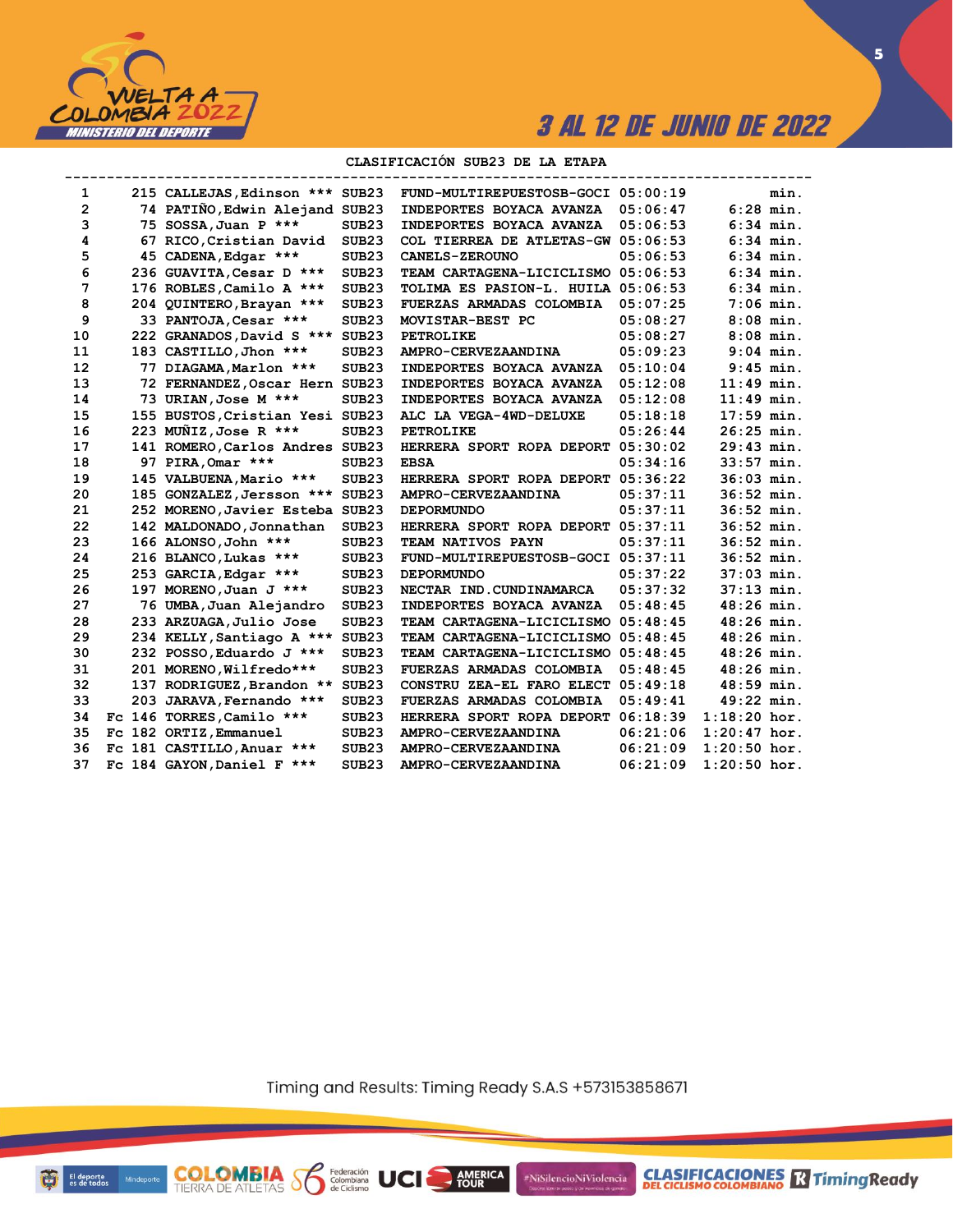

 **-------------------------------------------------------------------**

**6**

|                         | 1 FUND-MULTIREPUESTOSB-GOCI 15:03:25 17 4                                     |                     |      |  |
|-------------------------|-------------------------------------------------------------------------------|---------------------|------|--|
|                         | 2 TEAM MEDELLIN EPM 15:09:08 27                                               |                     | 1    |  |
|                         | 3 SISTECREDITO-GW 15:09:13 26                                                 |                     | 2    |  |
| $\overline{\mathbf{4}}$ |                                                                               |                     | 3    |  |
| 5                       | COL TIERREA DE ATLETAS-GW 15:13:08 52<br>TEAM BANCO GUAYAQUIL ECU 15:14:13 64 |                     | 5    |  |
| 6                       | $15:19:49$ 50<br><b>EPM-SCOTT</b>                                             |                     | - 11 |  |
| $7^{\circ}$             | ORGULLO PAISA-ANTIOQUIA 15:20:39 75                                           |                     | 19   |  |
| 8                       | MOVISTAR-BEST PC 15:22:33 123                                                 |                     | - 20 |  |
| 9                       | INDEPORTES BOYACA AVANZA 15:23:44 88                                          |                     | 14   |  |
|                         | 10 ALC LA VEGA-4WD-DELUXE 15:25:28 150                                        |                     | 38   |  |
| 11                      | <b>EBSA</b>                                                                   | $15:25:54$ 143 33   |      |  |
| 12 <sup>2</sup>         | eda <del>n</del><br>PETROLIKE                                                 | 15:27:41 157 37     |      |  |
| 13 <sup>7</sup>         | NECTAR IND.CUNDINAMARCA 15:34:37 170 40                                       |                     |      |  |
| 14                      | S.GIROS-ALC MANIZALES 15:47:54 126 13                                         |                     |      |  |
|                         | 15 CANELS-ZEROUNO 15:50:57 170 26                                             |                     |      |  |
| 16                      | TOLIMA ES PASION-L. HUILA 15:55:36 200                                        |                     | 47   |  |
| 17                      | CM TEAM                                                                       | $16:02:55$ 221      | 44   |  |
| 18                      | FUERZAS ARMADAS COLOMBIA 16:03:03 205 45                                      |                     |      |  |
|                         | 19 TEAM CARTAGENA-LICICLISMO 16:07:59 221 42                                  |                     |      |  |
|                         | 20 TEAM ILLUMINATE 16:17:48 244 49                                            |                     |      |  |
|                         | 21 TEAM NATIVOS PAYN                                                          | $16:30:10$ 229 10   |      |  |
|                         | 22 HERRERA SPORT ROPA DEPORT 16:43:35 273 81                                  |                     |      |  |
|                         | 23  CONSTRU ZEA-EL FARO ELECT  17:03:40  311  96                              |                     |      |  |
|                         | 24 FUNDACION TEAM RECAPI 17:23:15 337 88                                      |                     |      |  |
|                         |                                                                               | PASOS DE LA MONTAÑA |      |  |
|                         |                                                                               |                     |      |  |
|                         | Paso de Montaña 2 <sup>ª</sup> : Alto De Promoventa                           |                     |      |  |
|                         | 116 CARDONA Julian SISTECREDITO-GW 5 pts                                      |                     |      |  |
|                         | 72 FERNANDEZ Oscar Hern INDEPORTES BOYACA 4 pts                               |                     |      |  |
|                         | 211 DADFORC Cosse Nicols FUND-MUITTIDEDUFCT 3 pts                             |                     |      |  |

#### **CLASIFICACIÓN POR EQUIPOS DE LA ETAPA**

| 116 | CARDONA Julian          | SISTECREDITO-GW          | 5 pts |
|-----|-------------------------|--------------------------|-------|
| 72. | FERNANDEZ Oscar Hern    | INDEPORTES BOYACA        | 4 pts |
| 211 | PAREDES Cesar Nicola    | <b>FUND-MULTIREPUEST</b> | 3 pts |
| 161 | BOBADILLA Duban Cami    | TEAM NATIVOS PAYN        | 2 pts |
|     | 53 MUÑOZ Cristian Camil | <b>EPM-SCOTT</b>         | 1 pts |

#### **Paso de Montaña 1ª : Alto De La Sierra**

| 111             | AGUIRRE Hernan Ricar       | SISTECREDITO-GW   | 10 pts |
|-----------------|----------------------------|-------------------|--------|
| 211             | PAREDES Cesar Nicola       | FUND-MULTIREPUEST | 8 pts  |
|                 | 215 CALLEJAS Edinson ***   | FUND-MULTIREPUEST | 6 pts  |
|                 | 116 CARDONA Julian         | SISTECREDITO-GW   | 4 pts  |
| 15              | SANCHEZ Brayan Stive       | TEAM MEDELLIN EPM | 2 pts  |
| 12 <sup>7</sup> | <b>DUARTE Fabio Andres</b> | TEAM MEDELLIN EPM | 1 pts  |
|                 |                            |                   |        |

 **Paso de Montaña 2ª : Alto De La Union**

**COLOMBIA**<br>TIERRA DE ATLETAS **S** Se Ciclismo

|    | 12 DUARTE Fabio Andres   | TEAM MEDELLIN EPM        | 5 pts |  |
|----|--------------------------|--------------------------|-------|--|
|    | 111 AGUIRRE Hernan Ricar | SISTECREDITO-GW          | 4 pts |  |
|    | 66 PINEDA Rafael Stive   | COL TIERREA DE AT        | 3 pts |  |
|    | 215 CALLEJAS Edinson *** | <b>FUND-MULTIREPUEST</b> | 2 pts |  |
| 5. | GUTIERREZ Carlos Alb     | TEAM BANCO GUAYAQ        | 1 pts |  |

Timing and Results: Timing Ready S.A.S +573153858671

**AMERICA**<br>TOUR

#NiSilencioNiViolencia

**CLASIFICACIONES R** Timing Ready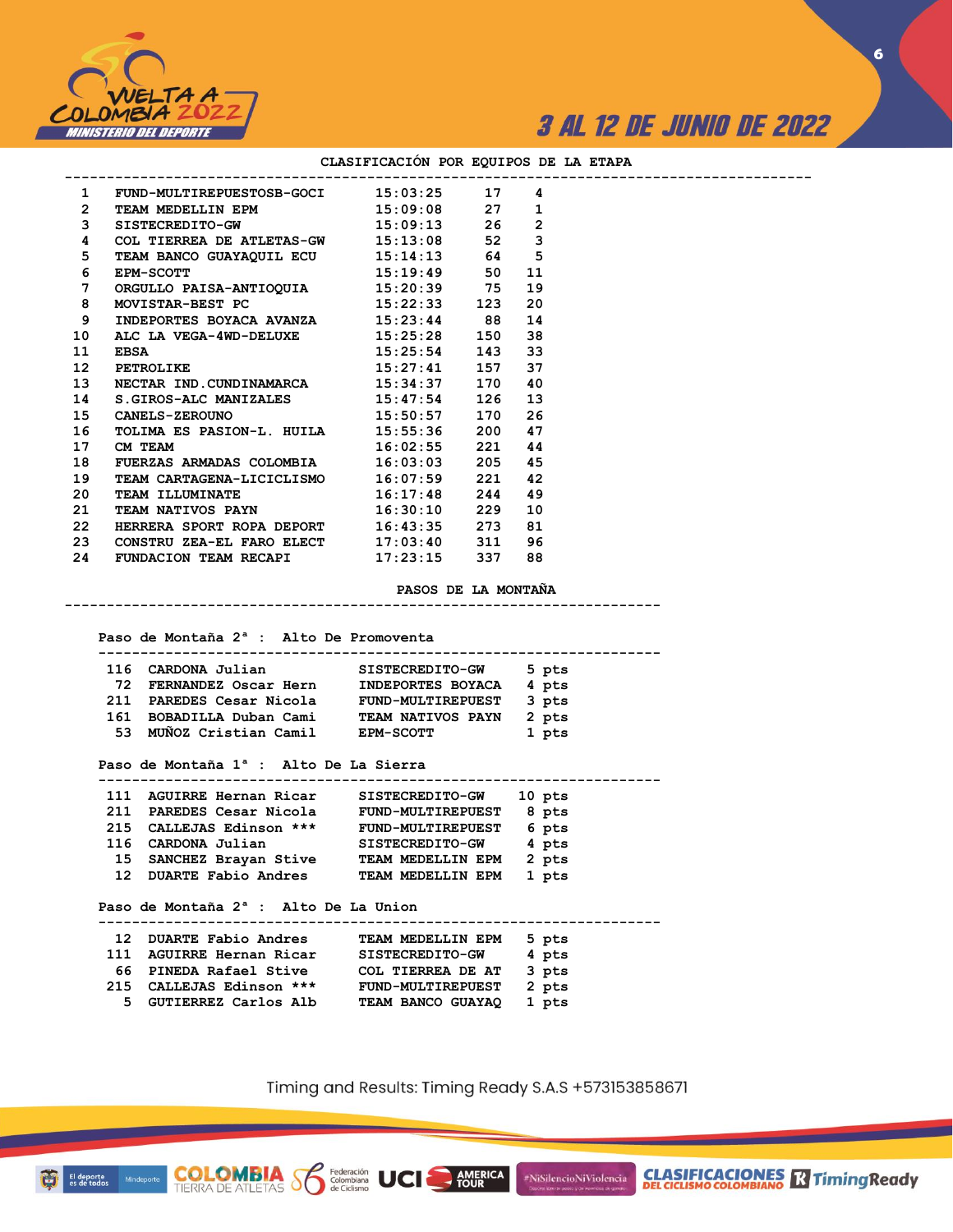

**7**

#### **PASOS DE LAS METAS VOLANTES**

#### **-----------------------------------------------------------------------**

 **Meta Volante de : El Dorado Santa Rosa De Osos**

| 72 FERNANDEZ Oscar Hern | INDEPORTES BOYACA 3 pts |       |
|-------------------------|-------------------------|-------|
| 17 JAMAICA Javier Ernes | TEAM MEDELLIN EPM 2 pts |       |
| 116 CARDONA Julian      | SISTECREDITO-GW         | 1 pts |

 **Meta Volante de : Vereda La Palma**

 **-------------------------------------------------------------------**

| 72 FERNANDEZ Oscar Hern  | INDEPORTES BOYACA        | 3 pts |
|--------------------------|--------------------------|-------|
| 211 PAREDES Cesar Nicola | <b>FUND-MULTIREPUEST</b> | 2 pts |
| JAMAICA Javier Ernes     | TEAM MEDELLIN EPM        | 1 pts |

 **31 URBANO Jerson Ruben MOVISTAR-BEST PC 1 pts** 

 **Meta Volante de : Vereda Las Lajas**

**COLOMBIA**<br>TIERRA DE ATLETAS **Solombiana** 

| 116 CARDONA Julian     | <b>SISTECREDITO-GW</b>  | 3 pts |
|------------------------|-------------------------|-------|
| 12 DUARTE Fabio Andres | TEAM MEDELLIN EPM 2 pts |       |

**CLASIFICACION POR PUNTOS DE LA ETAPA**

| 1                    | 12  |                                             |       | DUARTE, Fabio Andres ELITE TEAM MEDELLIN EPM             | 17 Pts |
|----------------------|-----|---------------------------------------------|-------|----------------------------------------------------------|--------|
| $\mathbf{2}^{\circ}$ | 111 |                                             |       | AGUIRRE, Hernan Ricar ELITE SISTECREDITO-GW              | 12 Pts |
| 3                    | 66  |                                             |       | PINEDA, Rafael Stive ELITE COL TIERREA DE ATLETAS-GW     | 10 Pts |
| 4                    | 215 | CALLEJAS, Edinson *** SUB23                 |       | <b>FUND-MULTIREPUESTOSB-GOCI</b>                         | 8 Pts  |
| 5.                   | 211 |                                             |       | PAREDES, Cesar Nicola ELITE    FUND-MULTIREPUESTOSB-GOCI | 8 Pts  |
| 6                    | 116 | CARDONA, Julian                             | ELITE | <b>SISTECREDITO-GW</b>                                   | 8 Pts  |
| 7                    | 5.  | GUTIERREZ, Carlos Alb ELITE                 |       | TEAM BANCO GUAYAQUIL ECU                                 | 7 Pts  |
| 8                    | 72  | FERNANDEZ, Oscar Hern SUB23                 |       | INDEPORTES BOYACA AVANZA                                 | 6 Pts  |
| 9                    | 212 |                                             |       | BAEZ, Esneider Arley ELITE FUND-MULTIREPUESTOSB-GOCI     | 5 Pts  |
| 10                   | 15  | SANCHEZ, Brayan Stive ELITE                 |       | TEAM MEDELLIN EPM                                        | 3 Pts  |
| 11                   | 17  | <b>JAMAICA, Javier Ernes ELITE</b>          |       | TEAM MEDELLIN EPM                                        | 3 Pts  |
| 12 <sup>2</sup>      | 161 |                                             |       | BOBADILLA,Duban Cami ELITE TEAM NATIVOS PAYN             | 2 Pts  |
| 13                   | 31  | URBANO, Jerson Ruben ELITE MOVISTAR-BEST PC |       |                                                          | 1 Pts  |
|                      |     |                                             |       |                                                          |        |

Timing and Results: Timing Ready S.A.S +573153858671

**AMERICA** 

#NiSilencioNiViolencia



Minde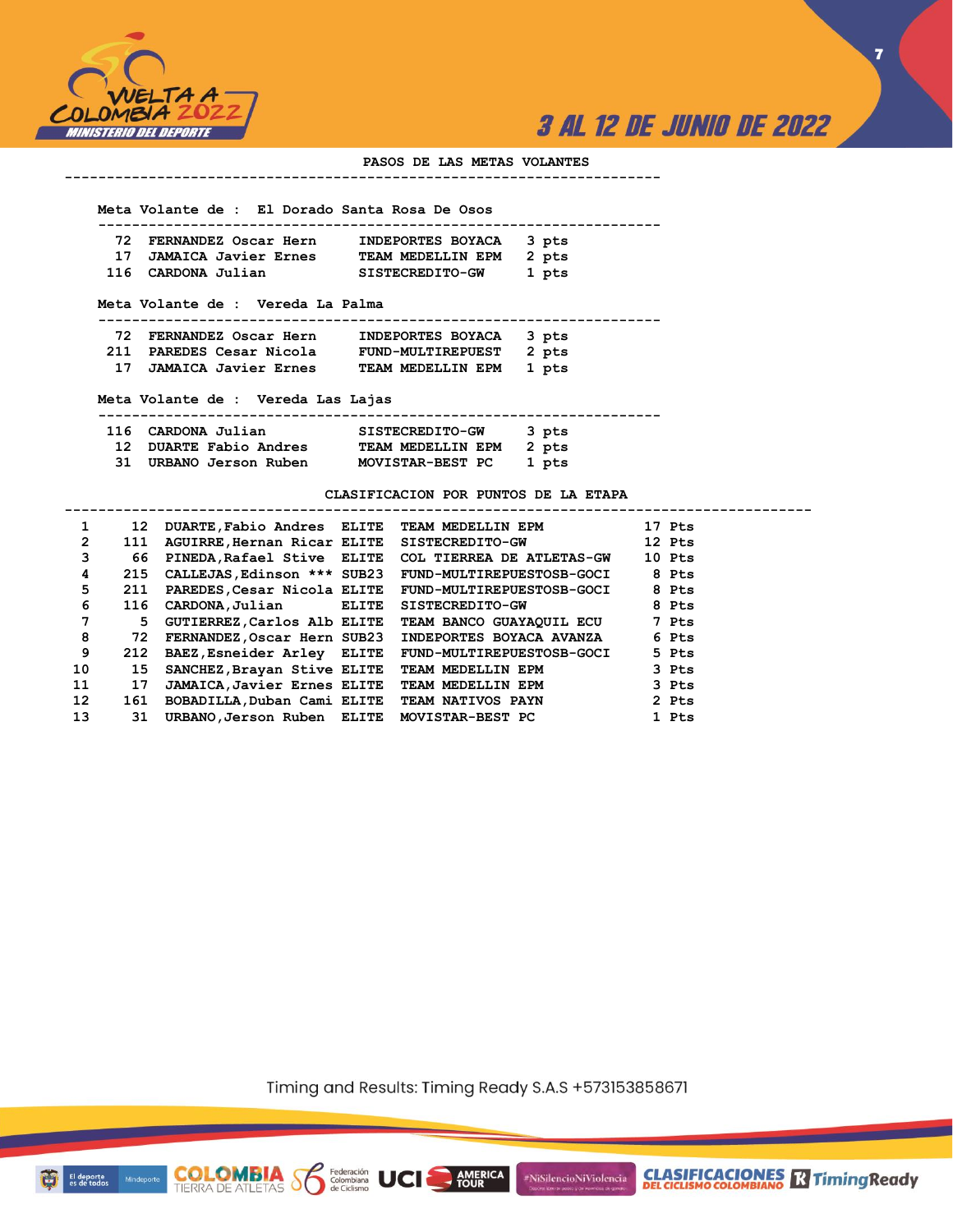

**8**

#### **CLASIFICACION GENERAL**

**DESPUES DE LA QUINTA ETAPA YARUMAL-LA UNION**

| Fecha   |     | : 07/06/22                                                 |                   |                                  |                  |            |
|---------|-----|------------------------------------------------------------|-------------------|----------------------------------|------------------|------------|
|         |     | Distancia acumulada : 764.5 Kms - Promed : 40.86 Kms/hora. |                   |                                  |                  |            |
| Cls     | Dor | Apellido, Nombre                                           | Categ             | Publicidad                       | Tiempos          | Diferencia |
|         |     |                                                            |                   |                                  |                  |            |
| 1.-     | 67  | RICO, Cristian David                                       | SUB <sub>23</sub> | COL TIERREA DE ATLETAS-GW        | $18:50:42-000$   |            |
| $2 -$   | 191 | <b>SIERRA, Yecid Arturo</b>                                | <b>ELITE</b>      | NECTAR IND. CUNDINAMARCA         | $18:51:12-000$ a | 30         |
| $3 -$   | 56  | BOHORQUEZ, Hernando                                        | <b>ELITE</b>      | <b>EPM-SCOTT</b>                 | $18:51:22-000$ a | 40         |
| $4 -$   | 94  | ACOSTA, Ruben Dario                                        | <b>ELITE</b>      | <b>EBSA</b>                      | $18:51:30-000$ a | 48         |
| $5. -$  | 14  | OYOLA, Robigzon Leandro ELITE                              |                   | TEAM MEDELLIN EPM                | $18:52:31-000$ a | 1:49       |
| $6. -$  | 106 | SUAZA, Bernando Albeiro ELITE                              |                   | <b>S.GIROS-ALC MANIZALES</b>     | $18:53:14-000$ a | 2:32       |
| $7. -$  | 85  | SUESCA, Marco Tulio                                        | <b>ELITE</b>      | ORGULLO PAISA-ANTIOQUIA          | $18:54:38-000$ a | 3:56       |
| $8 -$   | 84  | OSORIO, Juan Felipe                                        | <b>ELITE</b>      | ORGULLO PAISA-ANTIOQUIA          | 18:55:06-000 a   | 4:24       |
| $9 -$   | 64  | QUIROZ, Oscar Adalberto ELITE                              |                   | <b>COL TIERREA DE ATLETAS-GW</b> | $18:55:30-000$ a | 4:48       |
| $10. -$ | 176 | ROBLES, Camilo A ***                                       | SUB <sub>23</sub> | TOLIMA ES PASION-L. HUILA        | $18:56:57-000$ a | 6:15       |
| 11.-    | 12  | DUARTE, Fabio Andres                                       | <b>ELITE</b>      | TEAM MEDELLIN EPM                | $18:57:03-000$ a | 6:21       |
|         |     |                                                            |                   |                                  |                  |            |
| $12 -$  | 66  | PINEDA, Rafael Stive                                       | <b>ELITE</b>      | <b>COL TIERREA DE ATLETAS-GW</b> | $18:57:37-000$ a | 6:55       |
| $13 -$  | 57  | RODRIGUEZ, John Anderso ELITE                              |                   | <b>EPM-SCOTT</b>                 | 18:57:45-000 a   | 7:03       |
| $14. -$ | 156 | <b>JULAJUJ, Elex Rony</b>                                  | <b>ELITE</b>      | ALC LA VEGA-4WD-DELUXE           | 18:58:05-000 a   | 7:23       |
| $15. -$ | 111 | AGUIRRE, Hernan Ricardo ELITE                              |                   | <b>SISTECREDITO-GW</b>           | 18:59:12-000 a   | 8:30       |
| $16. -$ | 116 | CARDONA, Julian                                            | <b>ELITE</b>      | <b>SISTECREDITO-GW</b>           | $19:01:11-000$ a | 10:29      |
| $17. -$ | 13  | OCAMPO, Victor Alejandr ELITE                              |                   | TEAM MEDELLIN EPM                | $19:02:54-000$ a | 12:12      |
| $18. -$ | 5   | GUTIERREZ, Carlos Alber ELITE                              |                   | <b>TEAM BANCO GUAYAQUIL ECU</b>  | $19:03:17-000$ a | 12:35      |
| $19. -$ | 7   | TORO, Alexander                                            | <b>ELITE</b>      | <b>TEAM BANCO GUAYAQUIL ECU</b>  | $19:03:59-000$ a | 13:17      |
| $20 -$  | 53  | MUÑOZ, Cristian Camilo                                     | <b>ELITE</b>      | <b>EPM-SCOTT</b>                 | $19:04:30-000$ a | 13:48      |
| $21 -$  | 212 | BAEZ, Esneider Arley                                       | <b>ELITE</b>      | FUND-MULTIREPUESTOSB-GOCI        | $19:04:34-000$ a | 13:52      |
| $22 -$  | 154 | CANASTUJ, Jose David                                       | <b>ELITE</b>      | ALC LA VEGA-4WD-DELUXE           | 19:04:59-000 a   | 14:17      |
| $23 -$  | 101 | CHAPARRO, Didier Alonso ELITE                              |                   | <b>S.GIROS-ALC MANIZALES</b>     | $19:05:04-000$ a | 14:22      |
| $24. -$ | 16  | REYES, Aldemar                                             | <b>ELITE</b>      | TEAM MEDELLIN EPM                | $19:05:09-000$ a | 14:27      |
| $25. -$ | 112 | BUSTAMANTE, Adrian Cami ELITE                              |                   | <b>SISTECREDITO-GW</b>           | $19:05:12-000$ a | 14:30      |
| $26. -$ | 81  | GIL, Angel Alexander                                       | <b>ELITE</b>      | ORGULLO PAISA-ANTIOQUIA          | $19:05:12-000$ a | 14:30      |
| $27. -$ | 61  | PEÑA, Wilson Estiben                                       | <b>ELITE</b>      | <b>COL TIERREA DE ATLETAS-GW</b> | $19:05:12-000$ a | 14:30      |
| $28. -$ | 52  | CONTRERAS, Rodrigo                                         | <b>ELITE</b>      | <b>EPM-SCOTT</b>                 | 19:05:12-000 a   | 14:30      |
| $29. -$ | 41  | PARRA, Heiner Rodrigo                                      | <b>ELITE</b>      | <b>CANELS-ZEROUNO</b>            | $19:05:12-000$ a | 14:30      |
| $30 -$  | 11  | SEVILLA, Oscar Miquel                                      | <b>ELITE</b>      | TEAM MEDELLIN EPM                | $19:05:12-000$ a | 14:30      |
| 31.-    | 62  | ATAPUMA, Jhon Darwin                                       | <b>ELITE</b>      | COL TIERREA DE ATLETAS-GW        | $19:05:12-000$ a | 14:30      |
| $32 -$  | 2   | CHALAPUD, Robinson Edua ELITE                              |                   |                                  |                  | 14:30      |
|         |     | BOBADILLA, Duban Camilo ELITE                              |                   | TEAM BANCO GUAYAQUIL ECU         | $19:05:12-000$ a | 14:56      |
| $33 -$  | 161 |                                                            |                   | <b>TEAM NATIVOS PAYN</b>         | $19:05:38-000$ a | 14:56      |
| $34. -$ | 32  | MONTENEGRO, Santiago                                       | <b>ELITE</b>      | MOVISTAR-BEST PC                 | $19:05:38-000$ a |            |
| $35. -$ | 215 | CALLEJAS, Edinson ***                                      | SUB <sub>23</sub> | FUND-MULTIREPUESTOSB-GOCI        | 19:05:45-000 a   | 15:03      |
| 36.-    | 74  | PATIÑO, Edwin Alejandro SUB23                              |                   | INDEPORTES BOYACA AVANZA         | $19:06:09-000$ a | 15:27      |
| $37. -$ | 45  | CADENA, Edgar ***                                          | SUB <sub>23</sub> | <b>CANELS-ZEROUNO</b>            | $19:08:12-000$ a | 17:30      |
| $38 -$  | з   | HARO, Steven Wilson                                        | <b>ELITE</b>      | <b>TEAM BANCO GUAYAQUIL ECU</b>  | $19:08:16-000$ a | 17:34      |
| $39. -$ | 113 | GOMEZ, David Santiago                                      | <b>ELITE</b>      | <b>SISTECREDITO-GW</b>           | $19:08:17-000$ a | 17:35      |
| 40.-    | 75  | SOSSA, Juan P ***                                          | SUB <sub>23</sub> | <b>INDEPORTES BOYACA AVANZA</b>  | 19:08:49-000 a   | 18:07      |
| $41. -$ | 33  | PANTOJA, Cesar ***                                         | SUB23             | MOVISTAR-BEST PC                 | $19:09:01-000$ a | 18:19      |
| $42 -$  | 225 | CANO, Diego Fernando                                       | <b>ELITE</b>      | <b>PETROLIKE</b>                 | $19:09:18-000$ a | 18:36      |
| $43. -$ | 17  | JAMAICA, Javier Ernesto ELITE                              |                   | TEAM MEDELLIN EPM                | $19:09:30-000$ a | 18:48      |
| 44.-    | 1   | HERNANDEZ, Jose Tito                                       | <b>ELITE</b>      | TEAM BANCO GUAYAQUIL ECU         | $19:09:39-000$ a | 18:57      |
| 45.-    | 206 | MACA, Leison Damian                                        | <b>ELITE</b>      | FUERZAS ARMADAS COLOMBIA         | $19:09:40-000$ a | 18:58      |
| $46. -$ | 214 | PEREZ, Wilmar Jahir                                        | <b>ELITE</b>      | FUND-MULTIREPUESTOSB-GOCI        | $19:09:43-000$ a | 19:01      |
| $47. -$ | 31  | URBANO, Jerson Ruben                                       | <b>ELITE</b>      | MOVISTAR-BEST PC                 | $19:10:02-000$ a | 19:20      |
| $48. -$ | 114 | GUERRERO, Juan Diego                                       | <b>ELITE</b>      | <b>SISTECREDITO-GW</b>           | $19:10:40-000$ a | 19:58      |
| $49. -$ | 15  | SANCHEZ, Brayan Stiven                                     | <b>ELITE</b>      | TEAM MEDELLIN EPM                | $19:10:47-000$ a | 20:05      |
| $50. -$ | 6   | QUINTEROS, Alexis Benja ELITE                              |                   | TEAM BANCO GUAYAQUIL ECU         | $19:13:05-000$ a | 22:23      |
|         |     |                                                            |                   |                                  |                  |            |

Timing and Results: Timing Ready S.A.S +573153858671

AMERICA

#NiSilencioNiViolencia

**COLOMBIA S6** 

Federación<br>Colombiana<br>de Ciclismo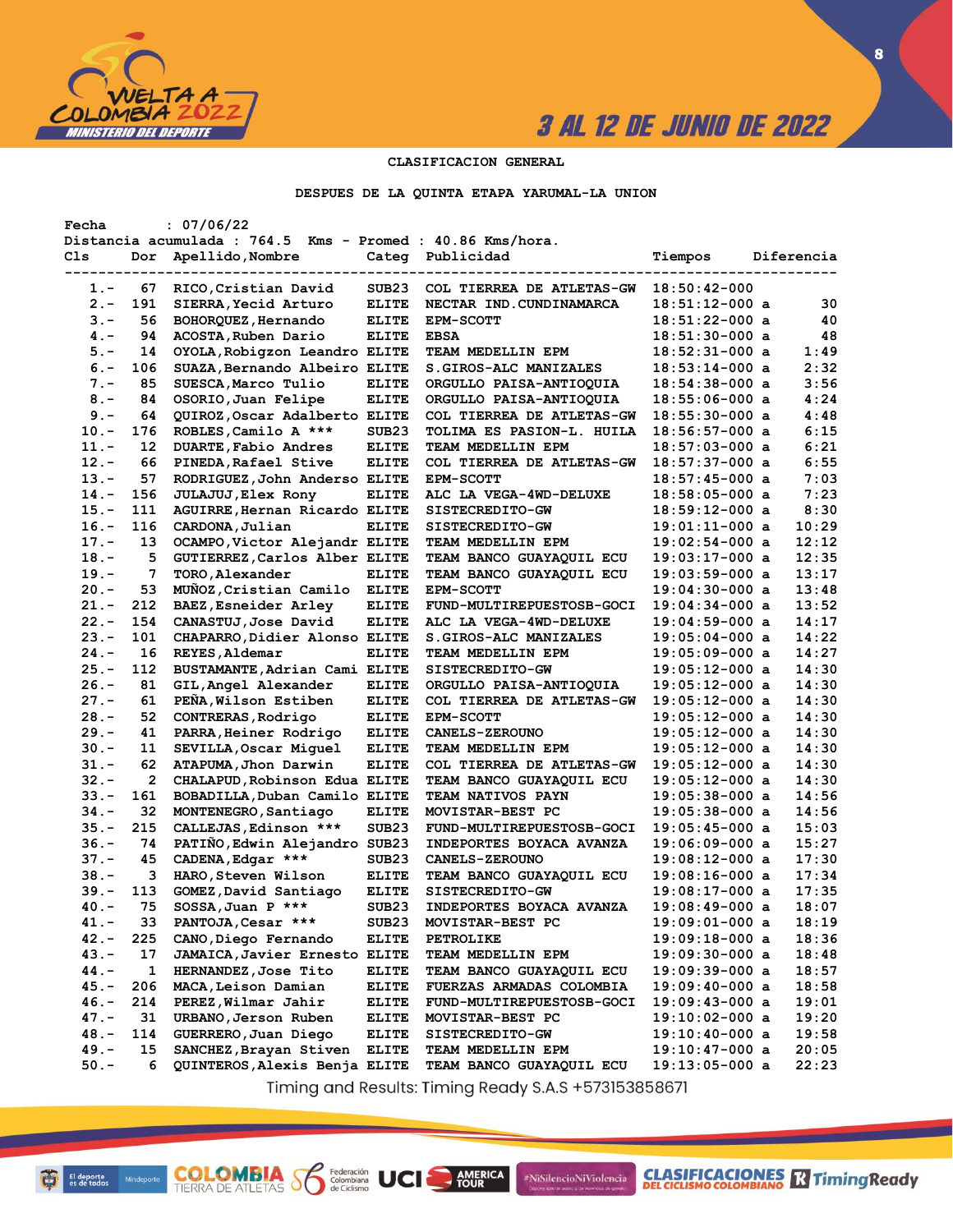

**9**

#### **CLASIFICACION GENERAL**

#### **DESPUES DE LA QUINTA ETAPA YARUMAL-LA UNION**

| Fecha    |           | : 07/06/22                                                 |                   |                              |                            |            |
|----------|-----------|------------------------------------------------------------|-------------------|------------------------------|----------------------------|------------|
|          |           | Distancia acumulada : 764.5 Kms - Promed : 40.86 Kms/hora. |                   |                              |                            |            |
| Cls      | Dor       | Apellido, Nombre                                           | Categ             | Publicidad                   | Tiempos                    | Diferencia |
|          |           |                                                            |                   |                              |                            |            |
| $51. -$  | 226       | PEDROZA, Andres Camilo                                     | <b>ELITE</b>      | <b>PETROLIKE</b>             | $19:13:52-000$ a           | 23:10      |
| $52 -$   | 223       | MUNIZ, Jose R ***                                          | SUB <sub>23</sub> | <b>PETROLIKE</b>             | $19:14:02-000$ a           | 23:20      |
| $53. -$  | 21        | TORRES, Rodolfo Andres                                     | <b>ELITE</b>      | <b>TEAM ILLUMINATE</b>       | $19:14:11-000$ a           | 23:29      |
| $54. -$  | 115       | MARTINEZ, Juan Esteban                                     | <b>ELITE</b>      | SISTECREDITO-GW              | $19:14:11-000$ a           | 23:29      |
| $55. -$  | 122       | BURGOS, Eli Saul                                           | <b>ELITE</b>      | CM TEAM                      | $19:14:11-000$ a           | 23:29      |
| $56. -$  | 91        | ORTEGA, Robinson Armand ELITE                              |                   | <b>EBSA</b>                  | $19:14:55-000$ a           | 24:13      |
| $57. -$  | 221       | RUBIANO, Miquel Angel                                      | <b>ELITE</b>      | <b>PETROLIKE</b>             | $19:15:03-000$ a           | 24:21      |
| $58. -$  | 183       | CASTILLO, Jhon ***                                         | SUB <sub>23</sub> | <b>AMPRO-CERVEZAANDINA</b>   | $19:15:15-000$ a           | 24:33      |
| $59. -$  | 73        | URIAN, Jose M ***                                          | SUB <sub>23</sub> | INDEPORTES BOYACA AVANZA     | $19:15:48-000$ a           | 25:06      |
| $60 -$   | 77        | DIAGAMA, Marlon ***                                        | SUB <sub>23</sub> | INDEPORTES BOYACA AVANZA     | $19:15:58-000$ a           | 25:16      |
| $61. -$  | 173       | QUETAMA, Yeison Ubarley ELITE                              |                   | TOLIMA ES PASION-L. HUILA    | $19:16:40-000$ a           | 25:58      |
| $62 -$   | 192       |                                                            | <b>ELITE</b>      |                              |                            | 26:03      |
|          |           | GARZON, Marlon David                                       |                   | NECTAR IND.CUNDINAMARCA      | 19:16:45-000 a             |            |
| $63 -$   | 211       | PAREDES, Cesar Nicolas                                     | <b>ELITE</b>      | FUND-MULTIREPUESTOSB-GOCI    | $19:16:55-000$ a           | 26:13      |
| $64. -$  | 72        | FERNANDEZ, Oscar Hernan SUB23                              |                   | INDEPORTES BOYACA AVANZA     | 19:17:56-000 a             | 27:14      |
| $65. -$  | 95        | EUGENIO, Yonathan Mique ELITE                              |                   | <b>EBSA</b>                  | 19:19:50-000 a             | 29:08      |
| $66. -$  | 121       | MUÑOZ, Edison                                              | <b>ELITE</b>      | CM TEAM                      | 19:21:38-000 a             | 30:56      |
| $67. -$  | 55        | CHAVES, German Enrique                                     | <b>ELITE</b>      | <b>EPM-SCOTT</b>             | 19:22:34-000 a             | 31:52      |
| $68. -$  | 63        | MENDOZA, Omar Alberto                                      | <b>ELITE</b>      | COL TIERREA DE ATLETAS-GW    | $19:22:50-000$ a           | 32:08      |
| $69. -$  | 231       | RAMIREZ, Santiago                                          | <b>ELITE</b>      | TEAM CARTAGENA-LICICLISMO    | $19:24:25-000$ a           | 33:43      |
| $70. -$  | 153       | MUNOZ, Jonatrhan Stiven ELITE                              |                   | ALC LA VEGA-4WD-DELUXE       | $19:24:54-000$ a           | 34:12      |
| $71. -$  | 196       | FORERO, Juan Sebastian                                     | <b>ELITE</b>      | NECTAR IND.CUNDINAMARCA      | 19:26:28-000 a             | 35:46      |
| $72 -$   | 236       | GUAVITA, Cesar D ***                                       | SUB <sub>23</sub> | TEAM CARTAGENA-LICICLISMO    | $19:28:50-000$ a           | 38:08      |
| $73. -$  | 222       | GRANADOS, David S ***                                      | SUB23             | PETROLIKE                    | 19:29:24-000 a             | 38:42      |
| $74. -$  | 204       | QUINTERO, Brayan ***                                       | SUB <sub>23</sub> | FUERZAS ARMADAS COLOMBIA     | 19:30:21-000 a             | 39:39      |
| $75. -$  | 152       | LOPEZ, Luis                                                | <b>ELITE</b>      | ALC LA VEGA-4WD-DELUXE       | 19:30:55-000 a             | 40:13      |
| $76. -$  | 23        | CASTIBLANCO, Jorge Cami ELITE                              |                   | <b>TEAM ILLUMINATE</b>       | $19:30:56-000$ a           | 40:14      |
| $77. -$  | 141       | ROMERO, Carlos Andres                                      | SUB23             | HERRERA SPORT ROPA DEPORT    | 19:31:51-000 a             | 41:09      |
| $78. -$  | 51        | SUAREZ, Juan Pablo                                         | <b>ELITE</b>      | <b>EPM-SCOTT</b>             | $19:32:35-000$ a           | 41:53      |
| $79. -$  | 92        | CHAPARRO, Yeison Andres ELITE                              |                   | <b>EBSA</b>                  | $19:33:39-000$ a           | 42:57      |
| $80 -$   | 195       | <b>HERNANDEZ, Rafael</b>                                   | <b>ELITE</b>      | NECTAR IND. CUNDINAMARCA     | $19:33:58-000$ a           | 43:16      |
| $81. -$  | 97        | PIRA, Omar ***                                             | SUB <sub>23</sub> | <b>EBSA</b>                  | $19:34:58-000$ a           | 44:16      |
| $82 -$   | 4         | HUERA, Richard Rolando                                     | <b>ELITE</b>      | TEAM BANCO GUAYAQUIL ECU     | 19:35:18-000 a             | 44:36      |
| $83. -$  | 44        | CORTE, Eduardo                                             | <b>ELITE</b>      | <b>CANELS-ZEROUNO</b>        | $19:35:30-000$ a           | 44:48      |
| $84. -$  | 102       | MORENO, Salvador                                           | <b>ELITE</b>      | S.GIROS-ALC MANIZALES        | 19:38:35-000 a             | 47:53      |
| $85. -$  | 71        | VARGAS, Adrian Enrique                                     | <b>ELITE</b>      | INDEPORTES BOYACA AVANZA     |                            | 48:11      |
|          |           |                                                            |                   |                              | 19:38:53-000 a             | 49:00      |
| $86. -$  | 103       | TABARES, Jordan Felipe                                     | <b>ELITE</b>      | S.GIROS-ALC MANIZALES        | 19:39:42-000 a             |            |
| $87. -$  | 193       | PEDRAZA, Walter Fernand ELITE                              |                   | NECTAR IND.CUNDINAMARCA      | 19:41:24-000 a             | 50:42      |
| $88. -$  | 65        | SOTO, Nelson Andres                                        | <b>ELITE</b>      | COL TIERREA DE ATLETAS-GW    | $19:41:27-000$ a           | 50:45      |
| $89. -$  | 166       | ALONSO, John ***                                           | SUB <sub>23</sub> | <b>TEAM NATIVOS PAYN</b>     | $19:43:17-000$ a           | 52:35      |
| $90 -$   | 213       | DIAZ, Manuel Ignacio                                       | <b>ELITE</b>      | FUND-MULTIREPUESTOSB-GOCI    | 19:44:00-000 a             | 53:18      |
| $91. -$  | $\bf 224$ | PARRA, Jordan Arley                                        | <b>ELITE</b>      | <b>PETROLIKE</b>             | 19:45:20-000 a             | 54:38      |
| $92 -$   | 227       | ALVAREZ, Miquel Luis                                       | <b>ELITE</b>      | <b>PETROLIKE</b>             | 19:46:45-000 a             | 56:03      |
| $93 -$   | 96        | PARRA, Carlos Andres                                       | <b>ELITE</b>      | <b>EBSA</b>                  | 19:47:19-000 a             | 56:37      |
| 94.-     | 155       | BUSTOS, Cristian Yesid                                     | SUB23             | ALC LA VEGA-4WD-DELUXE       | 19:47:32-000 a             | 56:50      |
| $95. -$  | 142       | MALDONADO, Jonnathan ** SUB23                              |                   | HERRERA SPORT ROPA DEPORT    | $19:49:01-000$ a           | 58:19      |
| $96. -$  | 54        | OCHOA, Diego Antonio                                       | <b>ELITE</b>      | <b>EPM-SCOTT</b>             | $19:50:25-000$ a           | 59:43      |
| $97. -$  | 123       | ANGARITA, Marvin Orland ELITE                              |                   | CM TEAM                      | 19:53:11-000 a 1:02:29     |            |
| $98. -$  | 246       | GOMEZ, Hernan Dario                                        | <b>ELITE</b>      | <b>FUNDACION TEAM RECAPI</b> | 19:53:54-000 a 1:03:12     |            |
| $99. -$  | 132       | VARGAS, Jhon Jairo                                         | <b>ELITE</b>      | CONSTRU ZEA-EL FARO ELECT    | $19:56:22-000$ a $1:05:40$ |            |
| $100. -$ | 42        | SANTOS, Efren                                              | <b>ELITE</b>      | <b>CANELS-ZEROUNO</b>        | 19:56:40-000 a 1:05:58     |            |
|          |           |                                                            |                   |                              |                            |            |

Timing and Results: Timing Ready S.A.S +573153858671

**AMERICA** 

#NiSilencioNiViolencia

**COLOMBIA S6** 

Federación<br>Colombiana<br>de Ciclismo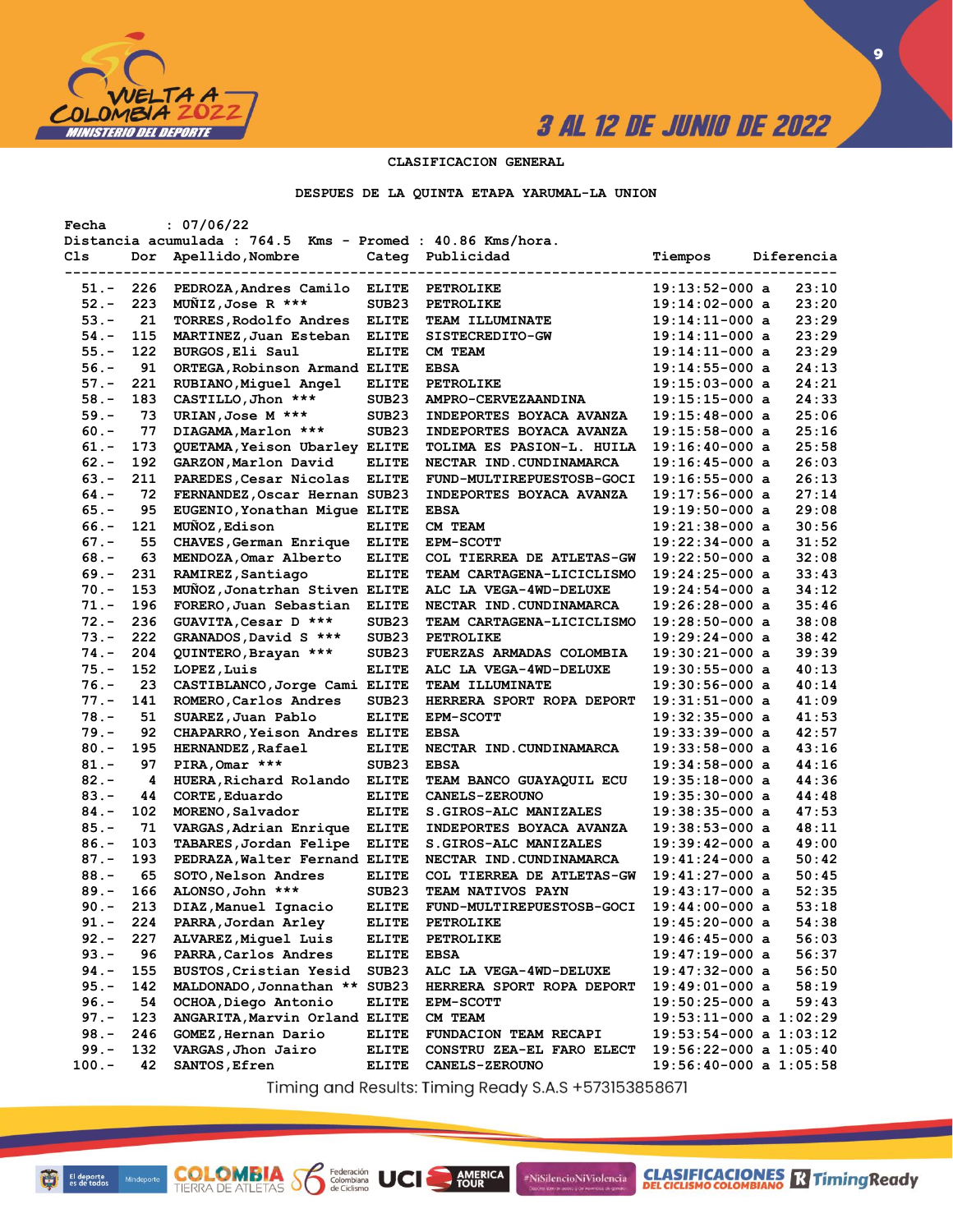

#### **CLASIFICACION GENERAL**

**DESPUES DE LA QUINTA ETAPA YARUMAL-LA UNION**

| : 07/06/22<br>Fecha |                                                            |                               |                   |                           |                            |  |  |  |  |  |
|---------------------|------------------------------------------------------------|-------------------------------|-------------------|---------------------------|----------------------------|--|--|--|--|--|
|                     | Distancia acumulada : 764.5 Kms - Promed : 40.86 Kms/hora. |                               |                   |                           |                            |  |  |  |  |  |
| Cls                 | Dor                                                        | Apellido, Nombre              |                   | Categ Publicidad          | Tiempos<br>Diferencia      |  |  |  |  |  |
|                     |                                                            |                               |                   | ----------------          | -------------------        |  |  |  |  |  |
| $101 -$             | 105                                                        | RINCON, Yeison Alejandr ELITE |                   | S. GIROS-ALC MANIZALES    | $19:56:41-000$ a $1:05:59$ |  |  |  |  |  |
| $102 -$             | 197                                                        | MORENO, Juan J ***            | SUB <sub>23</sub> | NECTAR IND.CUNDINAMARCA   | $19:57:52-000$ a $1:07:10$ |  |  |  |  |  |
| $103 -$             | 174                                                        | CERQUERA, William Anton ELITE |                   | TOLIMA ES PASION-L. HUILA | $19:59:06-000$ a $1:08:24$ |  |  |  |  |  |
| $104. -$            | 43                                                         | PRADO, Ignacio De Jesus ELITE |                   | <b>CANELS-ZEROUNO</b>     | $19:59:40-000$ a $1:08:58$ |  |  |  |  |  |
| $105. -$            | 36                                                         | CAICEDO, Pablo                | <b>ELITE</b>      | MOVISTAR-BEST PC          | $20:01:47-000$ a $1:11:05$ |  |  |  |  |  |
| $106. -$            | 145                                                        | VALBUENA, Mario ***           | SUB23             | HERRERA SPORT ROPA DEPORT | $20:03:59-000$ a $1:13:17$ |  |  |  |  |  |
| $107. -$            | 253                                                        | GARCIA, Edgar ***             | SUB <sub>23</sub> | <b>DEPORMUNDO</b>         | $20:03:59-000$ a $1:13:17$ |  |  |  |  |  |
| $108. -$            | 165                                                        | SANCHEZ, Yerzon Eduardo ELITE |                   | TEAM NATIVOS PAYN         | $20:04:39-000$ a $1:13:57$ |  |  |  |  |  |
| $109. -$            | 133                                                        | RODRIGUEZ, Wilmer Dario ELITE |                   | CONSTRU ZEA-EL FARO ELECT | $20:05:23-000$ a $1:14:41$ |  |  |  |  |  |
| $110. -$            | 104                                                        | MARTINEZ, Luis Miquel         | <b>ELITE</b>      | S. GIROS-ALC MANIZALES    | $20:05:39-000$ a $1:14:57$ |  |  |  |  |  |
| $111. -$            | 232                                                        | POSSO, Eduardo J ***          | SUB <sub>23</sub> | TEAM CARTAGENA-LICICLISMO | $20:05:58-000$ a $1:15:16$ |  |  |  |  |  |
| $112 -$             | 252                                                        | MORENO, Javier Esteban        | SUB <sub>23</sub> | <b>DEPORMUNDO</b>         | $20:07:16-000$ a $1:16:34$ |  |  |  |  |  |
| $113 -$             | 216                                                        | BLANCO, Lukas ***             | SUB <sub>23</sub> | FUND-MULTIREPUESTOSB-GOCI | $20:09:13-000$ a $1:18:31$ |  |  |  |  |  |
| $114. -$            | 185                                                        | GONZALEZ, Jersson ***         | SUB <sub>23</sub> | AMPRO-CERVEZAANDINA       | $20:10:30-000$ a $1:19:48$ |  |  |  |  |  |
| $115. -$            | 243                                                        | HERRERA, Stiven Alexand ELITE |                   | FUNDACION TEAM RECAPI     | $20:10:53-000$ a $1:20:11$ |  |  |  |  |  |
| $116. -$            | 22                                                         | SARMIENTO, Johnatan Fer ELITE |                   | TEAM ILLUMINATE           | $20:11:21-000$ a $1:20:39$ |  |  |  |  |  |
| $117. -$            | 203                                                        | JARAVA, Fernando ***          | SUB <sub>23</sub> | FUERZAS ARMADAS COLOMBIA  | $20:12:28-000$ a $1:21:46$ |  |  |  |  |  |
| $118. -$            | 233                                                        | ARZUAGA, Julio Jose           | SUB <sub>23</sub> | TEAM CARTAGENA-LICICLISMO | $20:13:34-000$ a $1:22:52$ |  |  |  |  |  |
| $119. -$            | 76                                                         | UMBA, Juan Alejandro          | SUB <sub>23</sub> | INDEPORTES BOYACA AVANZA  | $20:13:49-000$ a $1:23:07$ |  |  |  |  |  |
| $120 -$             | 234                                                        | KELLY, Santiago A ***         | SUB <sub>23</sub> | TEAM CARTAGENA-LICICLISMO | $20:13:49-000$ a $1:23:07$ |  |  |  |  |  |
| $121 -$             | 137                                                        | RODRIGUEZ, Brandon ***        | SUB <sub>23</sub> | CONSTRU ZEA-EL FARO ELECT | $20:16:10-000$ a $1:25:28$ |  |  |  |  |  |
| $122 -$             | 135                                                        | CIFUENTES, Fabian Stive ELITE |                   | CONSTRU ZEA-EL FARO ELECT | $20:16:14-000$ a $1:25:32$ |  |  |  |  |  |
| $123 -$             | 205                                                        | MOYA, Maycol Stiven           | <b>ELITE</b>      | FUERZAS ARMADAS COLOMBIA  | $20:17:23-000$ a $1:26:41$ |  |  |  |  |  |
| $124. -$            | 107                                                        | CHIA, Luis Carlos             | <b>ELITE</b>      | S. GIROS-ALC MANIZALES    | $20:17:40-000$ a $1:26:58$ |  |  |  |  |  |
| $125. -$            | 201                                                        | MORENO, Wilfredo***           | SUB <sub>23</sub> | FUERZAS ARMADAS COLOMBIA  | $20:20:57-000$ a $1:30:15$ |  |  |  |  |  |
| $126. -$            | 164                                                        | <b>CUESTA, Steven Manuel</b>  | <b>ELITE</b>      | TEAM NATIVOS PAYN         | $20:25:30-000$ a $1:34:48$ |  |  |  |  |  |
| $127 -$             | 242                                                        | RIVERA, Hector Sebastia ELITE |                   | FUNDACION TEAM RECAPI     | $20:30:14-000$ a $1:39:32$ |  |  |  |  |  |
|                     |                                                            |                               |                   |                           |                            |  |  |  |  |  |

Timing and Results: Timing Ready S.A.S +573153858671

**AMERICA** 

UCI

#NiSilencioNiViolencia



**CLASIFICACIONES** TimingReady

**10**

**COLOMBIA**<br>TIERRA DE ATLETAS **S** de Ciclismo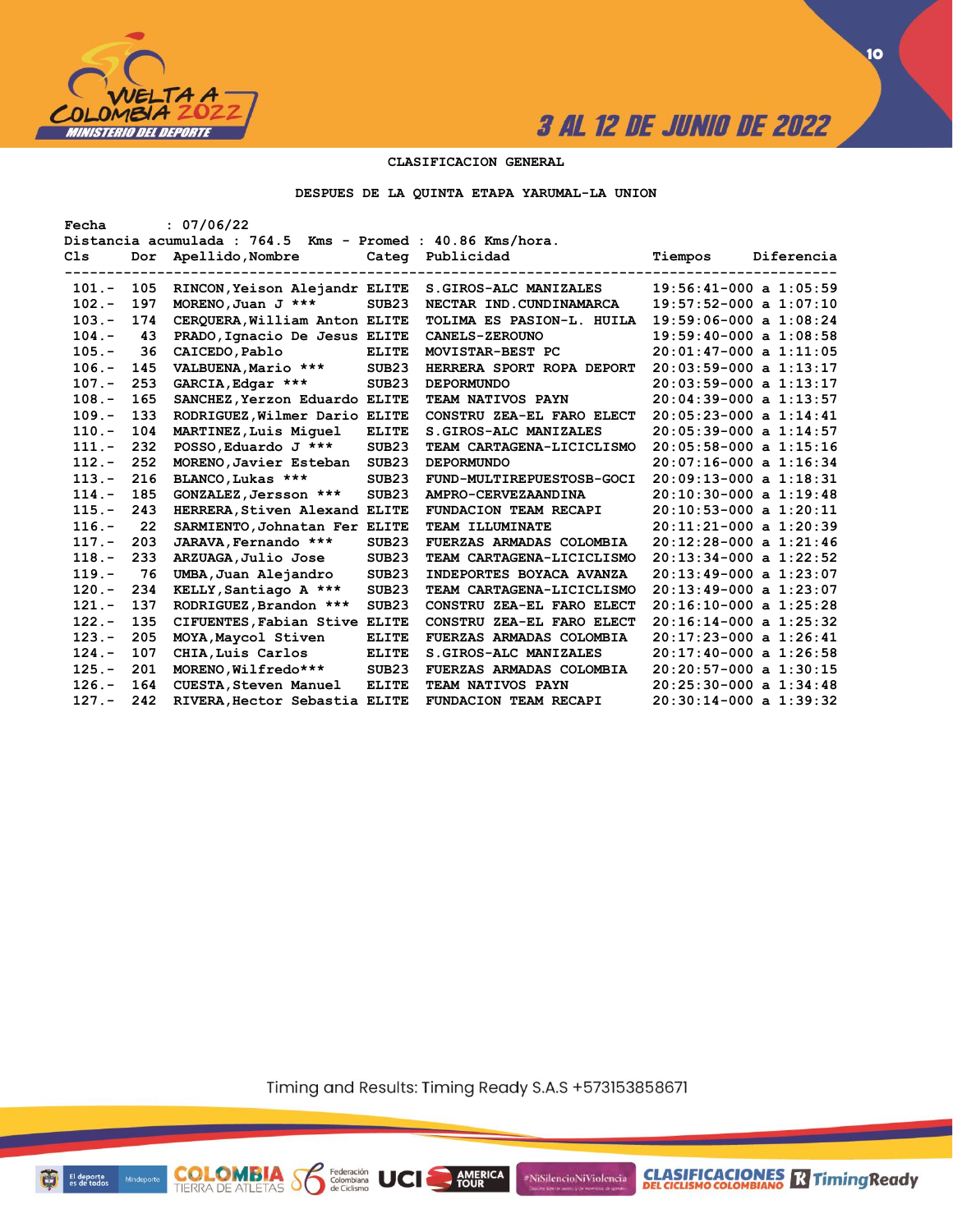

**11**

#### **CLASIFICACION GENERAL SUB23**

| C1s     |     | Dor Apellido, Nombre          |                   | Categ Publicidad          | Tiempos                    | Diferencia |
|---------|-----|-------------------------------|-------------------|---------------------------|----------------------------|------------|
| $1 -$   | 67  | RICO, Cristian David          | SUB23             | COL TIERREA DE ATLETAS-GW | $18:50:42-000$             |            |
| $2 -$   | 176 | ROBLES, Camilo A ***          | SUB <sub>23</sub> | TOLIMA ES PASION-L. HUILA | $18:56:57-000$ a           | 6:15       |
| $3 -$   | 215 | CALLEJAS, Edinson ***         | SUB23             | FUND-MULTIREPUESTOSB-GOCI | $19:05:45-000$ a           | 15:03      |
| $4 -$   | 74  | PATIÑO, Edwin Alejandro       | SUB <sub>23</sub> | INDEPORTES BOYACA AVANZA  | $19:06:09-000$ a           | 15:27      |
| $5. -$  | 45  | CADENA, Edgar ***             | SUB <sub>23</sub> | CANELS-ZEROUNO            | $19:08:12-000$ a           | 17:30      |
| $6 -$   | 75  | $SOSSA$ , Juan P ***          | SUB <sub>23</sub> | INDEPORTES BOYACA AVANZA  | $19:08:49-000$ a           | 18:07      |
| $7 -$   | 33  | PANTOJA, Cesar ***            | SUB23             | MOVISTAR-BEST PC          | $19:09:01-000$ a           | 18:19      |
| $8 -$   | 223 | MUNIZ, Jose R ***             | SUB <sub>23</sub> | <b>PETROLIKE</b>          | $19:14:02-000$ a           | 23:20      |
| $9 -$   | 183 | CASTILLO, Jhon ***            | SUB23             | AMPRO-CERVEZAANDINA       | $19:15:15-000$ a           | 24:33      |
| $10. -$ | 73  | URIAN, Jose M ***             | SUB <sub>23</sub> | INDEPORTES BOYACA AVANZA  | $19:15:48-000$ a           | 25:06      |
| $11. -$ | 77  | DIAGAMA, Marlon ***           | SUB <sub>23</sub> | INDEPORTES BOYACA AVANZA  | $19:15:58-000$ a           | 25:16      |
| $12 -$  | 72  | FERNANDEZ, Oscar Hernan SUB23 |                   | INDEPORTES BOYACA AVANZA  | $19:17:56-000$ a           | 27:14      |
| $13 -$  | 236 | GUAVITA, Cesar D ***          | SUB <sub>23</sub> | TEAM CARTAGENA-LICICLISMO | $19:28:50-000$ a           | 38:08      |
| $14. -$ | 222 | GRANADOS, David S ***         | SUB <sub>23</sub> | <b>PETROLIKE</b>          | $19:29:24-000$ a           | 38:42      |
| $15. -$ | 204 | QUINTERO, Brayan ***          | SUB23             | FUERZAS ARMADAS COLOMBIA  | $19:30:21-000$ a           | 39:39      |
| $16. -$ | 141 | ROMERO, Carlos Andres         | SUB <sub>23</sub> | HERRERA SPORT ROPA DEPORT | $19:31:51-000$ a           | 41:09      |
| $17. -$ | 97  | PIRA, Omar ***                | SUB <sub>23</sub> | <b>EBSA</b>               | $19:34:58-000$ a           | 44:16      |
| $18. -$ | 166 | ALONSO, John ***              | SUB <sub>23</sub> | TEAM NATIVOS PAYN         | $19:43:17-000$ a           | 52:35      |
| $19. -$ | 155 | BUSTOS, Cristian Yesid        | SUB <sub>23</sub> | ALC LA VEGA-4WD-DELUXE    | $19:47:32-000$ a           | 56:50      |
| $20 -$  | 142 | MALDONADO, Jonnathan **       | SUB <sub>23</sub> | HERRERA SPORT ROPA DEPORT | $19:49:01-000$ a           | 58:19      |
| $21 -$  | 197 | MORENO, Juan $J$ ***          | SUB <sub>23</sub> | NECTAR IND. CUNDINAMARCA  | $19:57:52-000$ a $1:07:10$ |            |
| $22 -$  | 145 | VALBUENA, Mario ***           | SUB <sub>23</sub> | HERRERA SPORT ROPA DEPORT | $20:03:59-000$ a $1:13:17$ |            |
| $23 -$  | 253 | GARCIA, Edgar ***             | SUB23             | <b>DEPORMUNDO</b>         | $20:03:59-000$ a $1:13:17$ |            |
| $24. -$ | 232 | POSSO, Eduardo J ***          | SUB23             | TEAM CARTAGENA-LICICLISMO | $20:05:58-000$ a $1:15:16$ |            |
| $25. -$ | 252 | MORENO, Javier Esteban        | SUB23             | <b>DEPORMUNDO</b>         | $20:07:16-000$ a $1:16:34$ |            |
| $26. -$ | 216 | BLANCO, Lukas ***             | SUB <sub>23</sub> | FUND-MULTIREPUESTOSB-GOCI | $20:09:13-000$ a $1:18:31$ |            |
| $27 -$  | 185 | GONZALEZ, Jersson ***         | SUB <sub>23</sub> | AMPRO-CERVEZAANDINA       | $20:10:30-000$ a $1:19:48$ |            |
| $28 -$  | 203 | JARAVA, Fernando ***          | SUB <sub>23</sub> | FUERZAS ARMADAS COLOMBIA  | $20:12:28-000$ a $1:21:46$ |            |
| $29. -$ | 233 | ARZUAGA, Julio Jose           | SUB <sub>23</sub> | TEAM CARTAGENA-LICICLISMO | $20:13:34-000$ a $1:22:52$ |            |
| $30 -$  | 76  | UMBA, Juan Alejandro          | SUB <sub>23</sub> | INDEPORTES BOYACA AVANZA  | $20:13:49-000$ a $1:23:07$ |            |
| $31 -$  | 234 | KELLY, Santiago A ***         | SUB <sub>23</sub> | TEAM CARTAGENA-LICICLISMO | $20:13:49-000$ a $1:23:07$ |            |
| $32 -$  | 137 | RODRIGUEZ, Brandon ***        | SUB <sub>23</sub> | CONSTRU ZEA-EL FARO ELECT | $20:16:10-000$ a $1:25:28$ |            |
| $33 -$  | 201 | MORENO, Wilfredo***           | SUB <sub>23</sub> | FUERZAS ARMADAS COLOMBIA  | $20:20:57-000$ a $1:30:15$ |            |

Timing and Results: Timing Ready S.A.S +573153858671

AMERICA

#NiSilencioNiViolencia



**COLOMBIA SP** 

Federación<br>Colombiana<br>de Ciclismo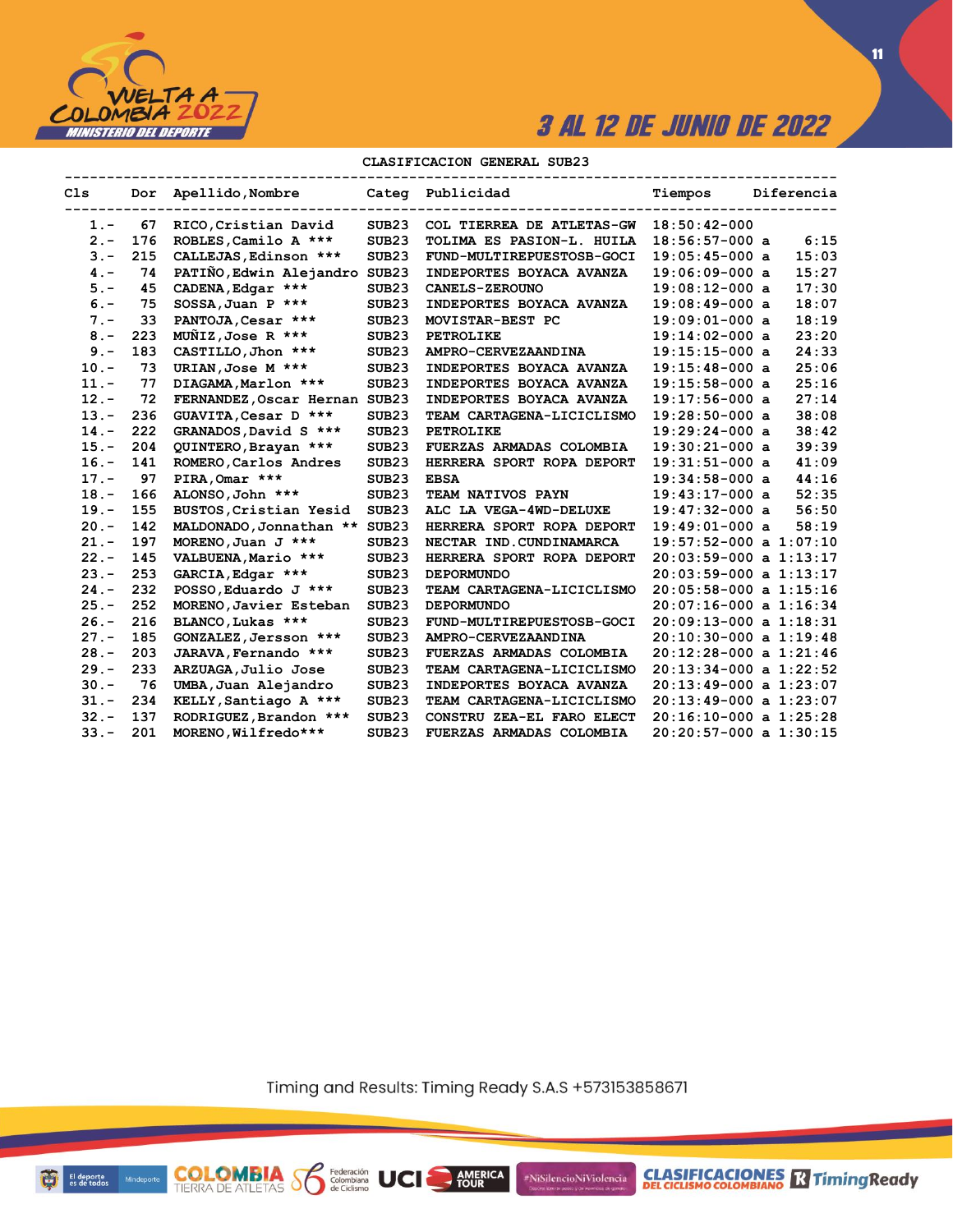



**12**

| 1.- COL TIERREA DE ATLETAS-GW 56:39:02                                                                                          |  |       |  |
|---------------------------------------------------------------------------------------------------------------------------------|--|-------|--|
| 2.- TEAM MEDELLIN EPM 56:45:30 a 6:28                                                                                           |  |       |  |
|                                                                                                                                 |  | 12:46 |  |
|                                                                                                                                 |  | 14:35 |  |
| 3. - ORGULLO PAISA-ANTIOQUIA 56:51:48 a<br>4. - EPM-SCOTT 56:53:37 a<br>5. - SISTECREDITO-GW 57:04:02 a<br>6. - EBSA 57:07:41 a |  | 25:00 |  |
|                                                                                                                                 |  | 28:39 |  |
| 7.- TEAM BANCO GUAYAQUIL ECU 57:08:28 a                                                                                         |  | 29:26 |  |
| $57:12:01$ a<br>8.- PETROLIKE                                                                                                   |  | 32:59 |  |
| 9.- FUND-MULTIREPUESTOSB-GOCI 57:14:31 a                                                                                        |  | 35:29 |  |
| 10.- MOVISTAR-BEST PC 57:23:04 a 44:02                                                                                          |  |       |  |
| 11.- ALC LA VEGA-4WD-DELUXE $57:23:15$ a                                                                                        |  | 44:13 |  |
| 12.- NECTAR IND. CUNDINAMARCA 57:26:53 a 47:51                                                                                  |  |       |  |
| 13.- INDEPORTES BOYACA AVANZA 57:28:42 a 49:40                                                                                  |  |       |  |
| 14.- S.GIROS-ALC MANIZALES 57:33:38 a $54:36$                                                                                   |  |       |  |
| 15.- CANELS-ZEROUNO 57:48:59 a 1:09:57                                                                                          |  |       |  |
| 16.- TOLIMA ES PASION-L. HUILA 58:01:29 a 1:22:27                                                                               |  |       |  |
| $58:17:36$ a $1:38:34$<br>17.- CM TEAM                                                                                          |  |       |  |
| 18.- TEAM CARTAGENA-LICICLISMO 58:22:33 a $1:43:31$                                                                             |  |       |  |
| 19.- TEAM NATIVOS PAYN 58:42:05 a 2:03:03                                                                                       |  |       |  |
| 20.- FUERZAS ARMADAS COLOMBIA 58:47:49 a 2:08:47                                                                                |  |       |  |
| 21.- TEAM ILLUMINATE 58:50:26 a 2:11:24                                                                                         |  |       |  |
| 22.- HERRERA SPORT ROPA DEPORT 59:16:30 a 2:37:28                                                                               |  |       |  |
| 23.- CONSTRU ZEA-EL FARO ELECT 59:47:03 a 3:08:01                                                                               |  |       |  |
| 24.- FUNDACION TEAM RECAPI 60:22:04 a 3:43:02                                                                                   |  |       |  |
|                                                                                                                                 |  |       |  |

#### **CLASIFICACIÓN GENERAL POR EQUIPOS**

Timing and Results: Timing Ready S.A.S +573153858671

AMERICA

UCI

#NiSilencioNiViolencia



**COLOMBIA**<br>TIERRA DE ATLETAS **S** a Ciclismo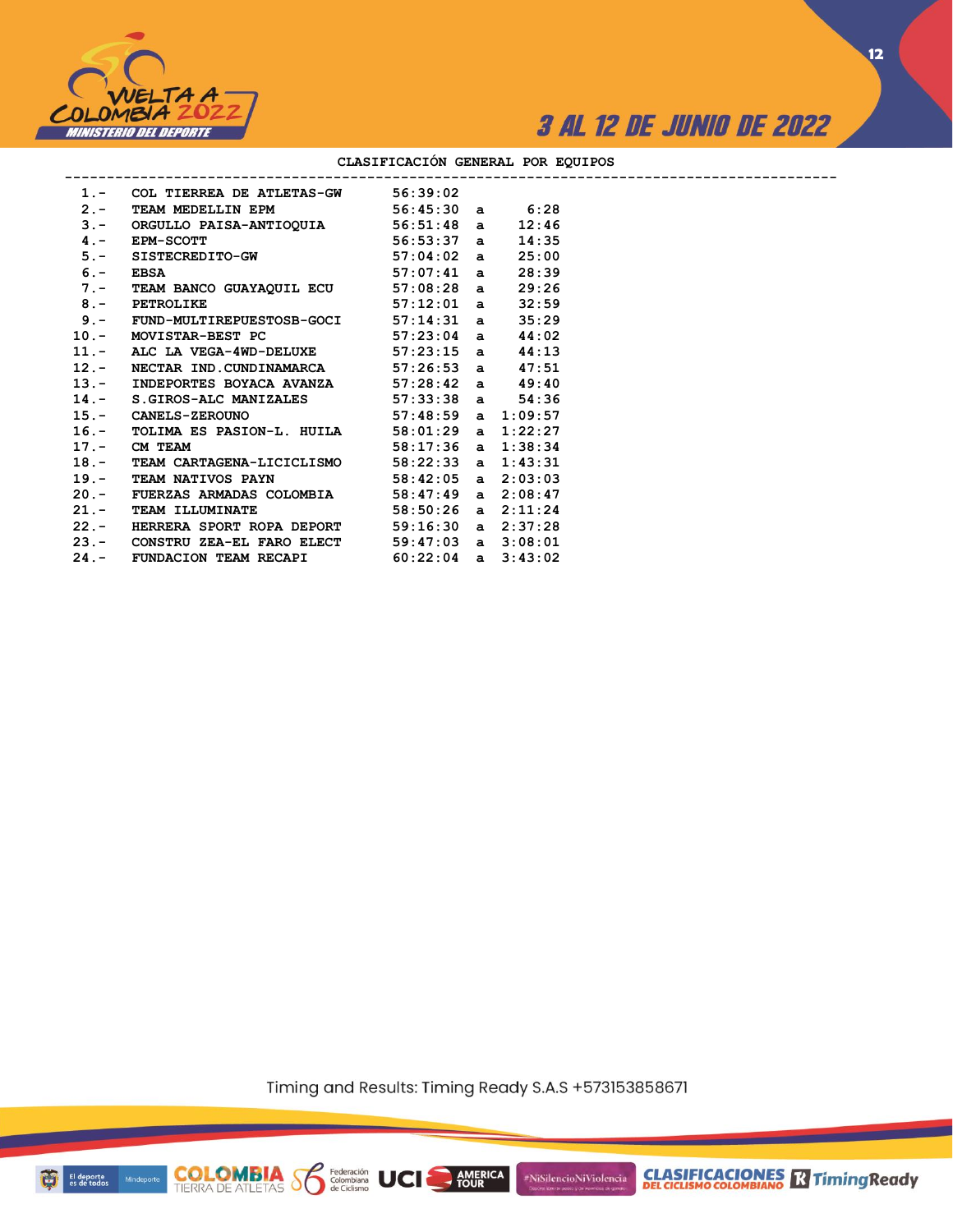

 $\sqrt{13}$ 

#### CLASIFICACION GENERAL POR PUNTOS

| 1  |     | 65 SOTO, Nelson Andres ELITE 30 Pts      |              |   |                                          |
|----|-----|------------------------------------------|--------------|---|------------------------------------------|
| 2  |     | 64 QUIROZ, Oscar Adalberto ELITE 29 Pts  |              |   |                                          |
| з  |     | 224 PARRA, Jordan Arley ELITE 24 Pts     |              |   |                                          |
| 4  |     | 123 ANGARITA, Marvin Orland ELITE 18 Pts |              |   |                                          |
| 5  |     | 12 DUARTE, Fabio Andres ELITE 17 Pts     |              |   |                                          |
| 6  |     | 76 UMBA, Juan Alejandro SUB23 16 Pts     |              |   |                                          |
| 7  |     | 16 REYES, Aldemar BLITE 15 Pts           |              |   |                                          |
| 8  |     | 164 CUESTA, Steven Manuel ELITE 13 Pts   |              |   |                                          |
| 9  |     | 67 RICO, Cristian David SUB23 12 Pts     |              |   |                                          |
| 10 |     | 56 BOHORQUEZ, Hernando ELITE 12 Pts      |              |   |                                          |
| 11 |     | 111 AGUIRRE, Hernan Ricardo ELITE 12 Pts |              |   |                                          |
| 12 |     | 54 OCHOA, Diego Antonio ELITE 11 Pts     |              |   |                                          |
| 13 |     | 191 SIERRA, Yecid Arturo ELITE 10 Pts    |              |   |                                          |
| 14 |     | 66 PINEDA, Rafael Stive ELITE 10 Pts     |              |   |                                          |
| 15 |     | 5 GUTIERREZ, Carlos Alber ELITE 9 Pts    |              |   |                                          |
| 16 |     | 15 SANCHEZ, Brayan Stiven ELITE 9 Pts    |              |   |                                          |
| 17 |     | 116 CARDONA, Julian                      | ELITE 8 Pts  |   |                                          |
| 18 |     | 215 CALLEJAS, Edinson *** SUB23 8 Pts    |              |   |                                          |
| 19 |     | 223 MUÑIZ, Jose R *** SUB23 8 Pts        |              |   |                                          |
| 20 |     | 211 PAREDES, Cesar Nicolas ELITE         |              |   | 8 Pts                                    |
| 21 |     | 94 ACOSTA, Ruben Dario ELITE 7 Pts       |              |   |                                          |
| 22 |     | 43 PRADO, Ignacio De Jesus ELITE         |              |   | 7 Pts                                    |
| 23 |     | 14 OYOLA, Robigzon Leandro ELITE 6 Pts   |              |   |                                          |
| 24 |     | 85 SUESCA, Marco Tulio ELITE             |              |   | 6 Pts                                    |
| 25 |     | 72 FERNANDEZ, Oscar Hernan SUB23 6 Pts   |              |   |                                          |
| 26 |     | 212 BAEZ, Esneider Arley ELITE           |              |   | 5 Pts                                    |
| 27 |     | 112 BUSTAMANTE, Adrian Cami ELITE 5 Pts  |              |   |                                          |
| 28 |     | 74 PATINO, Edwin Alejandro SUB23 5 Pts   |              |   |                                          |
| 29 |     | 45 CADENA, Edgar ***                     | SUB23        |   | 5 Pts                                    |
| 30 | 106 | SUAZA, Bernando Albeiro                  | <b>ELITE</b> | 4 | Pts                                      |
| 31 |     | 3 HARO, Steven Wilson                    | <b>ELITE</b> | 3 | Pts                                      |
| 32 | 17  | <b>JAMAICA, Javier Ernesto</b>           | <b>ELITE</b> | 3 | Pts                                      |
| 33 |     | 115 MARTINEZ, Juan Esteban               | <b>ELITE</b> | 3 | Pts                                      |
| 34 |     | 84 OSORIO, Juan Felipe                   | <b>ELITE</b> | 2 | Pts                                      |
| 35 |     | 161 BOBADILLA, Duban Camilo              | ELITE        | 2 | Pts                                      |
| 36 |     | 227 ALVAREZ, Miquel Luis                 | <b>ELITE</b> |   | 2 Pts                                    |
| 37 |     | 135 CIFUENTES, Fabian Stive              | ELITE        | 2 | Pts                                      |
| 38 |     | 31 URBANO, Jerson Ruben                  | <b>ELITE</b> | 1 | Pts                                      |
|    |     |                                          |              |   | Timing and Results: Timing Ready S.A.S · |

**COLOMBIA Sombiana** UCI

ning Ready S.A.S +573153858671

AMERICA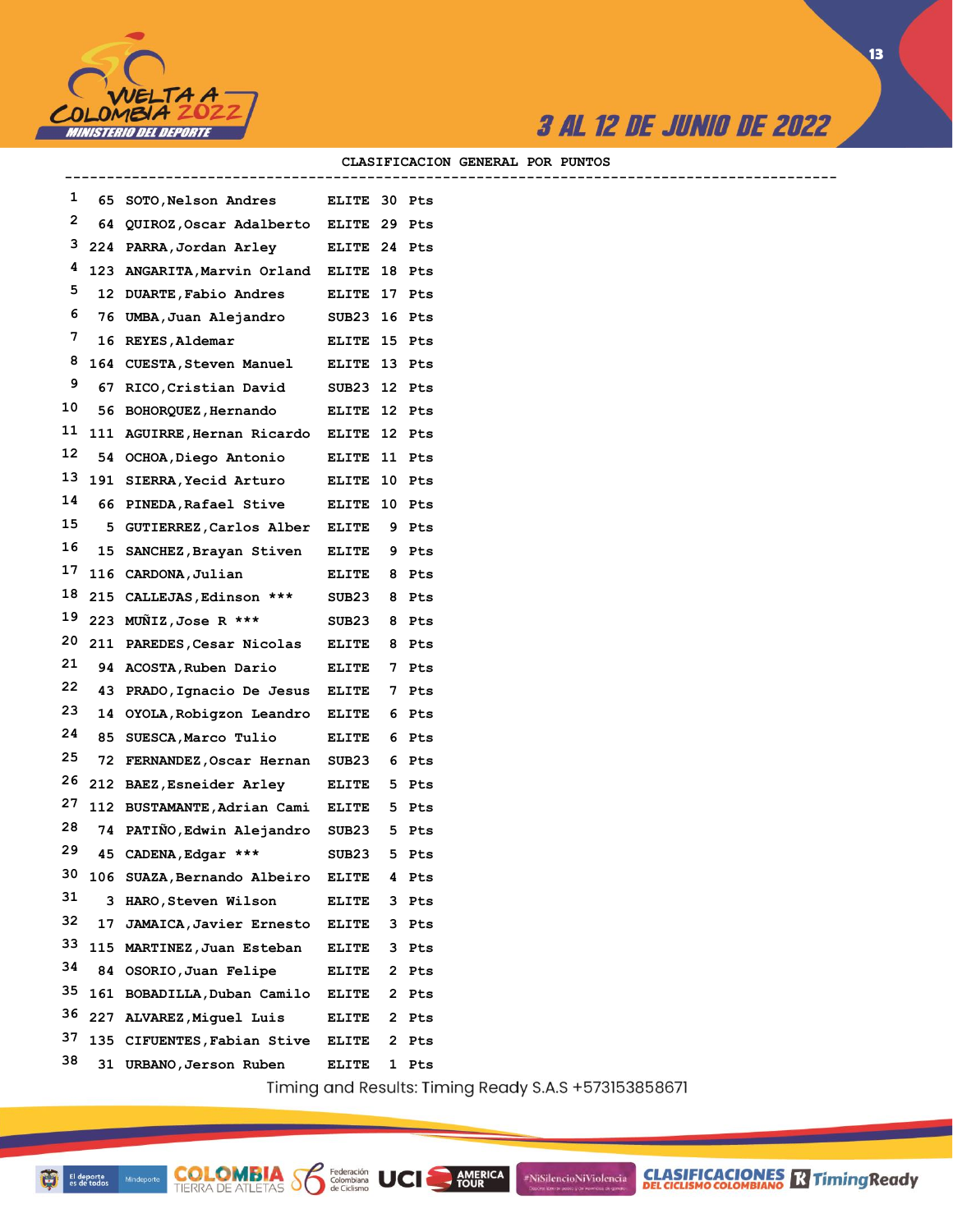

**CLASIFICACIONES** R Timing Ready

**14**

#### **CLASIFICACION GENERAL DE LA MONTAÑA**

| $\mathbf{1}$    | 191   | SIERRA, Yecid Arturo                | <b>ELITE</b> | 23 Pts |
|-----------------|-------|-------------------------------------|--------------|--------|
| $\overline{2}$  | 67    | RICO, Cristian David                | SUB23        | 20 Pts |
| 3               | 85    | SUESCA, Marco Tulio ELITE           |              | 14 Pts |
| 4               | 111   | AGUIRRE, Hernan Ricardo ELITE       |              | 14 Pts |
|                 | 5 211 | PAREDES, Cesar Nicolas ELITE        |              | 11 Pts |
| 6               | 116   | CARDONA, Julian                     | ELITE        | 9 Pts  |
| 7               | 64    | QUIROZ, Oscar Adalberto ELITE 8 Pts |              |        |
| 8               | 14    | OYOLA, Robigzon Leandro ELITE       |              | 8 Pts  |
| 9               | 215   | CALLEJAS, Edinson ***               | SUB23        | 8 Pts  |
| 10              | 12    | DUARTE, Fabio Andres ELITE          |              | 6 Pts  |
| 11              | 56    | BOHORQUEZ, Hernando ELITE           |              | 6 Pts  |
| 12              | 72    | FERNANDEZ,Oscar Hernan SUB23        |              | 4 Pts  |
| 13 <sup>7</sup> | 66 -  | PINEDA, Rafael Stive ELITE          |              | 3 Pts  |
| 14              | 94    | ACOSTA, Ruben Dario ELITE           |              | 2 Pts  |
| 15              | 161   | BOBADILLA, Duban Camilo ELITE       |              | 2 Pts  |
| 16              | 15    | SANCHEZ, Brayan Stiven ELITE        |              | 2 Pts  |
| 17              | 156   | <b>JULAJUJ, Elex Rony ELITE</b>     |              | 1 Pts  |
| 18              | 5     | GUTIERREZ, Carlos Alber ELITE       |              | 1 Pts  |
| 19              | 53    | MUNOZ, Cristian Camilo ELITE        |              | 1 Pts  |
|                 |       |                                     |              |        |

#### **CLASIFICACION GENERAL DE METAS VOLANTES**

| $\mathbf{1}$ |                  | 72 FERNANDEZ, Oscar Hernan SUB23     |              | 6 Pts |  |
|--------------|------------------|--------------------------------------|--------------|-------|--|
| $\mathbf{2}$ | 164              | <b>CUESTA, Steven Manuel</b>         | <b>ELITE</b> | 6 Pts |  |
| 3            | 224              | PARRA,Jordan Arley                   | <b>ELITE</b> | 6 Pts |  |
| 4            | 45               | CADENA, Edgar *** SUB23              |              | 5 Pts |  |
| 5            | 65               | SOTO, Nelson Andres ELITE            |              | 5 Pts |  |
| 6            | 223              | MUNIZ, Jose R *** SUB23              |              | 5 Pts |  |
| 7            | 116              | CARDONA, Julian                      | ELITE        | 4 Pts |  |
| 8            | 17               | <b>JAMAICA, Javier Ernesto ELITE</b> |              | 3 Pts |  |
| 9            | 64               | QUIROZ,Oscar Adalberto ELITE         |              | 2 Pts |  |
| 10           | 12 <sup>12</sup> | DUARTE, Fabio Andres ELITE           |              | 2 Pts |  |
| 11           | 16               | <b>REYES, Aldemar</b>                | ELITE        | 2 Pts |  |
| 12           | 211              | PAREDES, Cesar Nicolas ELITE         |              | 2 Pts |  |
| 13           | 43               | PRADO, Ignacio De Jesus ELITE        |              | 2 Pts |  |
| 14           | 135              | CIFUENTES, Fabian Stive ELITE        |              | 2 Pts |  |
| 15           | 227              | ALVAREZ, Miquel Luis ELITE           |              | 2 Pts |  |
| 16           | 123              | ANGARITA, Marvin Orland ELITE        |              | 2 Pts |  |
| 17           | 14               | OYOLA, Robigzon Leandro ELITE        |              | 1 Pts |  |
| 18           | 3                | HARO,Steven Wilson                   | ELITE        | 1 Pts |  |
| 19           | 31               | URBANO, Jerson Ruben                 | <b>ELITE</b> | 1 Pts |  |
| 20           | 95               | EUGENIO, Yonathan Mique ELITE        |              | 1 Pts |  |
| 21           | 243              | HERRERA, Stiven Alexand ELITE        |              | 1 Pts |  |
|              |                  |                                      |              |       |  |

**COLOMBIA Se Ederación** UCI

Timing and Results: Timing Ready S.A.S +573153858671

**AMERICA**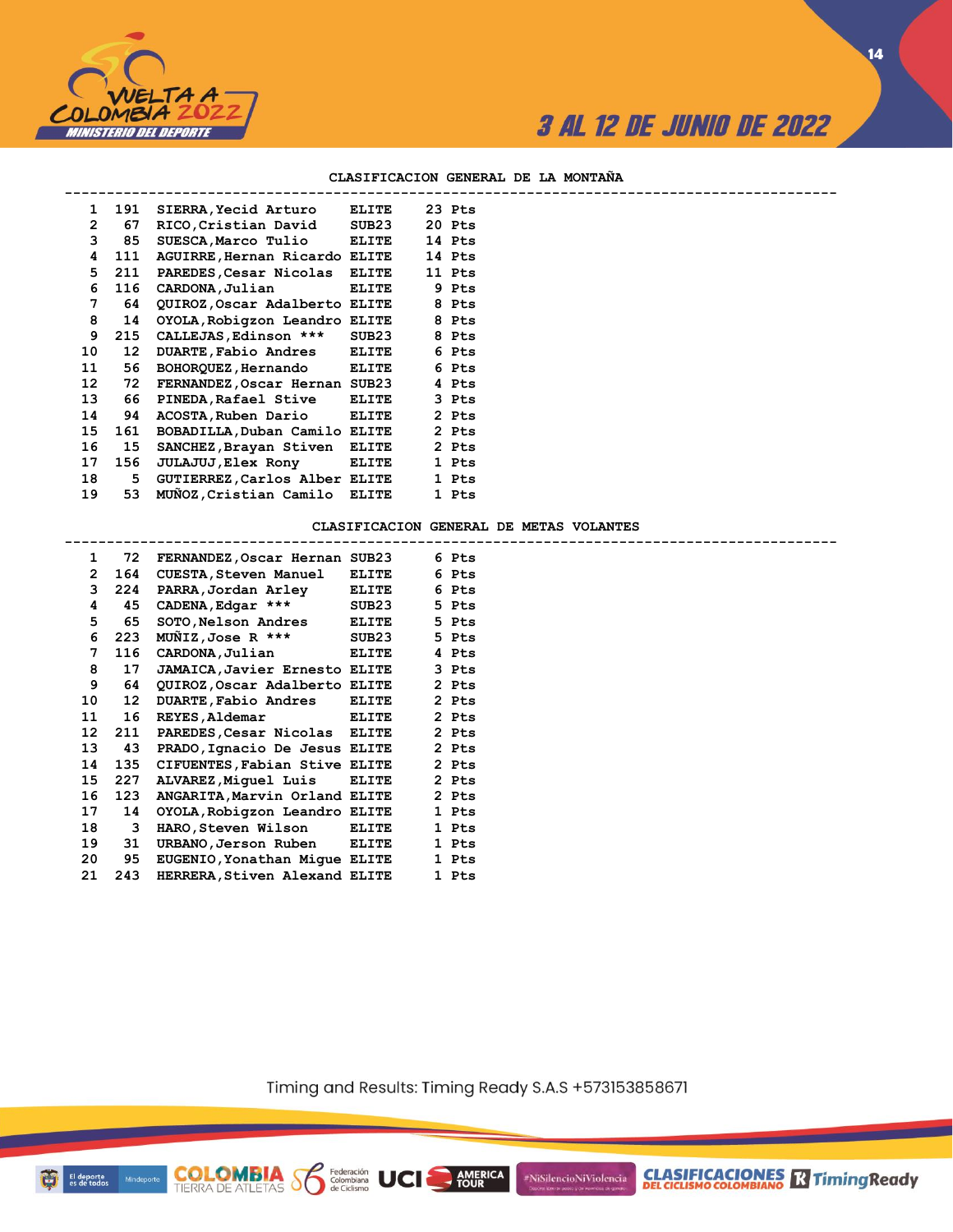

**15**

#### **ORDEN DE VEHICULOS PARA LA SEXTA ETAPA**

**--------------------------------------------------------------------------------------------**

- **1 .- COL TIERREA DE ATLETAS-GW**
- **2 .- NECTAR IND.CUNDINAMARCA**
- **3 .- EPM-SCOTT**
- **4 .- EBSA**
- **5 .- TEAM MEDELLIN EPM**
- **6 .- S.GIROS-ALC MANIZALES**
- **7 .- ORGULLO PAISA-ANTIOQUIA**
- **8 .- TOLIMA ES PASION-L. HUILA**
- **9 .- ALC LA VEGA-4WD-DELUXE**
- **10 .- SISTECREDITO-GW**
- **11 .- TEAM BANCO GUAYAQUIL ECU**
- **12 .- FUND-MULTIREPUESTOSB-GOCI**
- **13 .- CANELS-ZEROUNO**
- **14 .- TEAM NATIVOS PAYN**
- **15 .- MOVISTAR-BEST PC**
- **16 .- INDEPORTES BOYACA AVANZA**
- **17 .- PETROLIKE**
- **18 .- FUERZAS ARMADAS COLOMBIA**
- **19 .- TEAM ILLUMINATE**
- **20 .- CM TEAM**
- **21 .- AMPRO-CERVEZAANDINA**
- **22 .- TEAM CARTAGENA-LICICLISMO**
- **23 .- HERRERA SPORT ROPA DEPORT**
- **24 .- FUNDACION TEAM RECAPI**
- **25 .- CONSTRU ZEA-EL FARO ELECT**
- **26 .- DEPORMUNDO**

Timing and Results: Timing Ready S.A.S +573153858671

**AMERICA**<br>TOUR

#NiSilencioNiViolencia

**COLOMBIA Solutions UCI** 

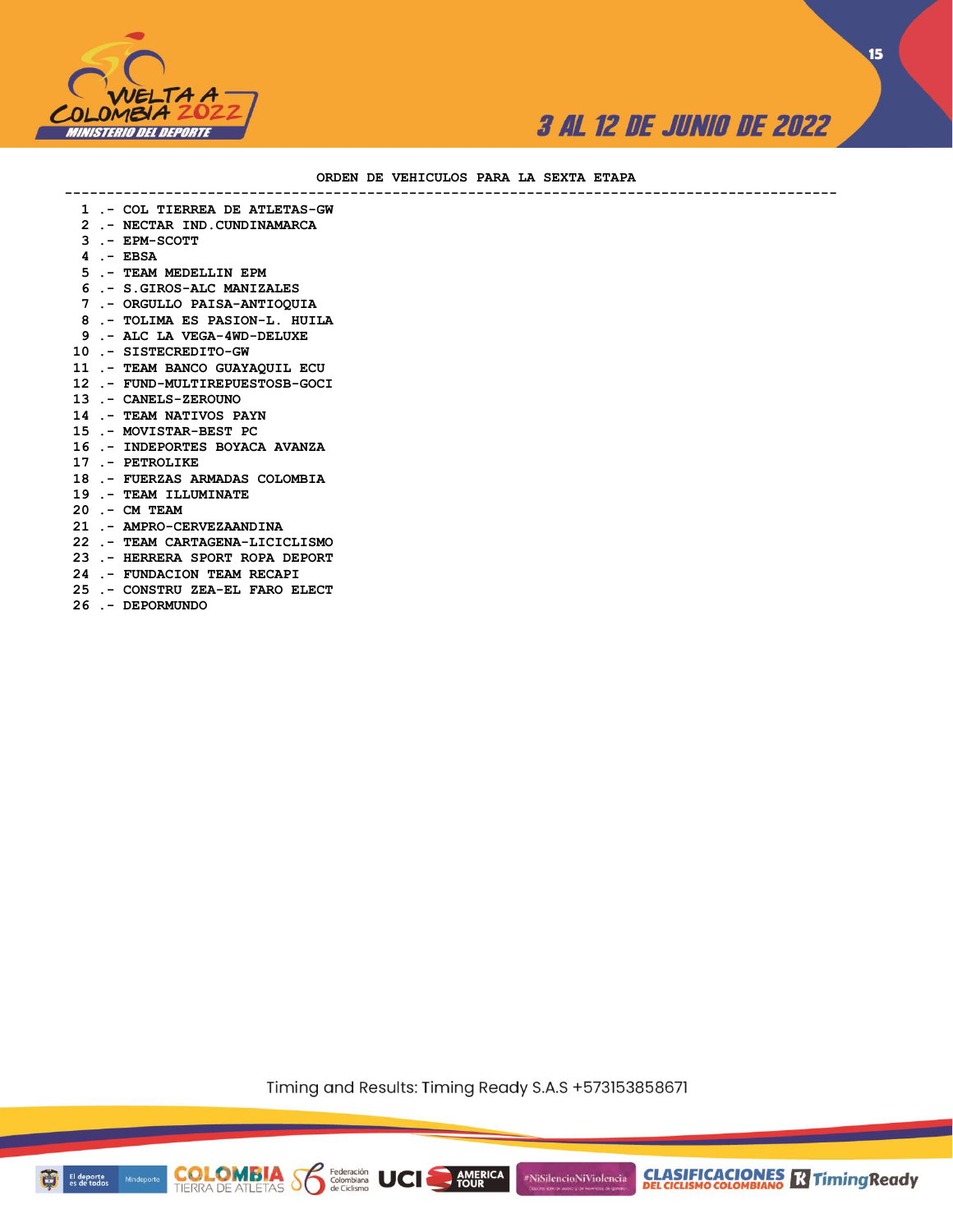



### **BOLETIN JURADO DE COMISARIOS COMUNICADO 05**

**QUINTA ETAPA YARUMAL – LLANOS – DON MATIAS – BELLO – GUARNE – RIONEGRO – LA CEJA – LA UNION 189.1 KM MARTES 7 DE JUNIO DE 2022**

#### **MULTAS Y SANCIONES / FINEES AND PENALTIES**

- **1. 2.12.002 ART. 4.10.4 – RECIBIR ALIMENTACION EN LOS ULTIMOS 20 KM EL CORREDOR No 106 SUAZA, BERNARDO UCI ID 10009143040 MULTA DE CHF 50 – 20 SEGUNDOS**
- **2. ART. 2.12.007 NUMERAL 4.9 SEGUIDOR CON EL CUERPO FUERA DE VEHICULO DIRECTOR DEPORTIVO EPM – SCOTT MESA, GABRIEL UCI ID 10035364565 MULTA CHF 100**
- **3. ART. 2.12.007 NUMERAL 8.3 ARROJAR BASURA FUERA DE LA ZONA ESTABLECIDA CORREDORES: No 57 RODRIGUEZ, JOHN UCI ID 10009636932 No 103 TABARES, JORDAN UCI ID 10079759545 No 152 LOPEZ, LUIS UCI ID 10035379722 No 72 FERNANDEZ, OSCAR UCI ID 10054777601**
- **4. ART. 2.12.007 NUMERAL 4.7 AMPARO PROLONGADO EL CORREDOR No 145 VALBUENA, MARIO UCI ID 10095081909 MULTA CHF 50 – 20% PENALIZACION EN CLASIFICACION MONTAÑA Y PUNTOS y 20 SEGUNDOS.**

**DIRECTOR DEPORTIVO HERRERA, ALDEMAR UCI ID 10035280395 MULTA CHF 100**

**5. ART. 2.6.032 AMPLIACION DEL LIMITE SE AUMENTO EL LIMITE DE CLASIFICACION HASTA EL 26% DEBIDO A LAS CONDICIONES CLIMATOLOGICAS.** 

#### **Finishing deadline**

2.6.032 The finishing deadline shall be set in the specific regulations for each race in accordance with the characteristics of the stage.

> In exceptional cases only, unpredictable and of force majeure, the commissaires panel may extend the finishing time limits after consultation with the organiser.

In case riders actually out of the time limit are given a second chance by the president of the commissaires panel, all points awarded in the general classifications of the various secondary classifications shall be withdrawn.

(text modified on 1.01.02; 1.01.09; 1.10.09; 1.07.10; 1.02.12; 1.01.18).

Timing and Results: Timing Ready S.A.S +573153858671

**AMERICA**<br>TOUR

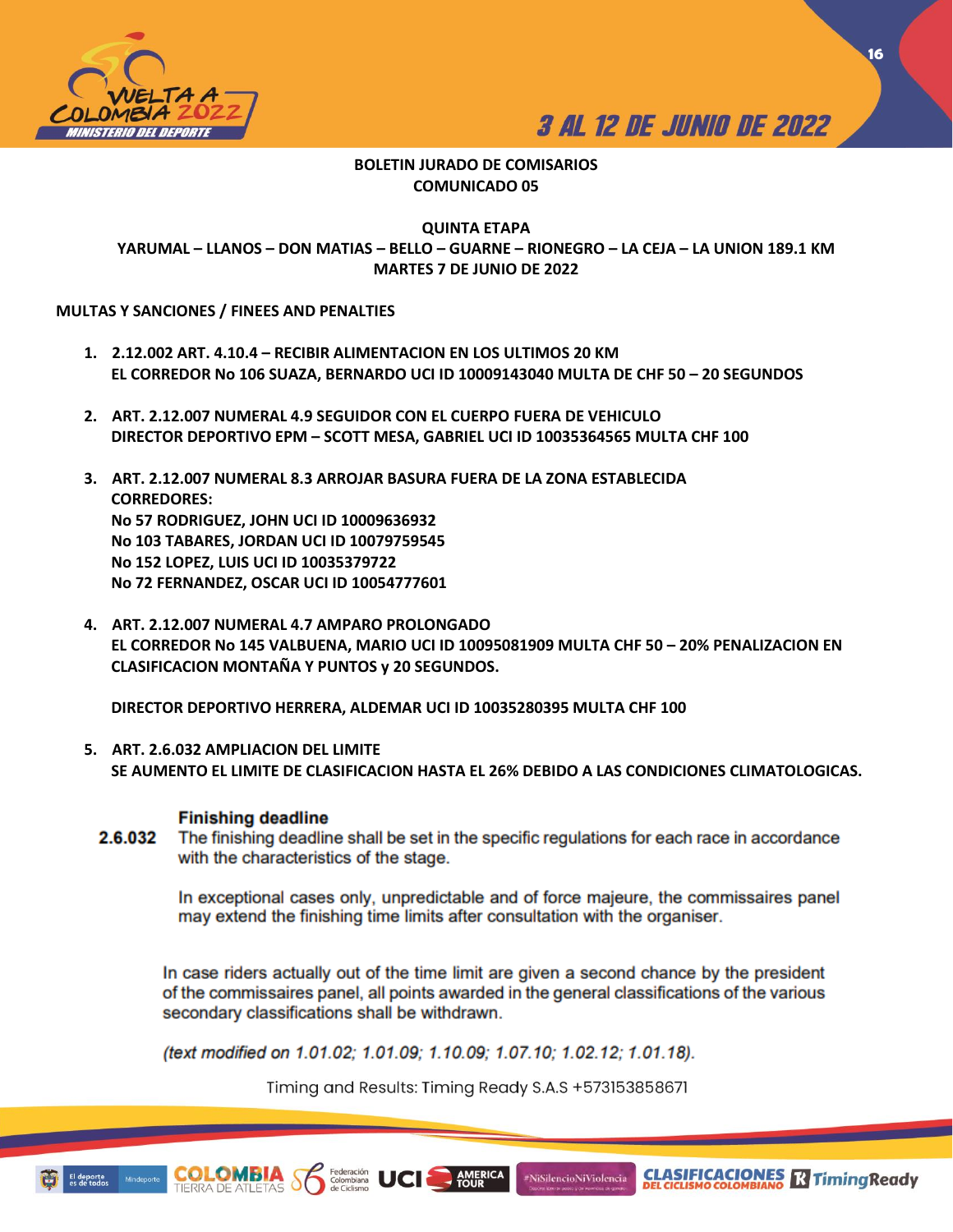



**17**

|                                           | 163-167-171-175-194-202-237-245-251-254-255                                              |
|-------------------------------------------|------------------------------------------------------------------------------------------|
|                                           | FUERA DE LIMITE/OVL: LOS CORREDORES No 144-146-182-181-184                               |
| <b>FDO</b><br><b>JURADO DE COMISARIOS</b> |                                                                                          |
|                                           | <b>SEXTA ETAPA</b>                                                                       |
|                                           | RIONEGRO - SANTUARIO - DORADAL - PUERTO SALGAR - LA DORADA 202.6 KM                      |
|                                           | <b>MIERCOLES 8 DE JUNIO DE 2022</b>                                                      |
| <b>HORA DE SALIDA:</b>                    | 7:50 AM                                                                                  |
| <b>SITIO DE SALIDA:</b>                   | <b>RIONEGRO CALLE 43 KRA 50</b>                                                          |
| SITIO DE LLEGADA:                         | LA DORADA - KRA 2 PARQUE CALLE 15 Y 16                                                   |
| <b>SPRINTS ESPECIALES:</b>                | 1. PRIMAX SALIDA DE SANTUARIO KM 14.1                                                    |
|                                           | 2. LOS COLORES - PRS 102 KM 115.9                                                        |
|                                           | 3. PRS 67-4510 KM 163.6                                                                  |
| PREMIOS DE MONTAÑA:                       | 1. ALTO LA ANTENA DE 2DA CATEGORIA KM 65                                                 |
|                                           | 2. ALTO MONTELORO DE 2DA CATEGORIA KM 94.5                                               |
| <b>CONTROL MEDICO:</b>                    | SE AVISARÁ OPORTUNAMENTE                                                                 |
| <b>LIMITE DE CLASIFICACION:</b>           | 18%                                                                                      |
|                                           | ZONA DESCARTE DESECHOS:  1. 200 MTS ANTES Y DESPUES DE LA ZONA PIE EN TIERRA DEL KM 63.8 |
|                                           | 2. 200 MTS ANTES Y DESPUES DE LA SEGUNDA ZONA PIE EN TIERRA LAS PAVAS - KM               |
|                                           | 100.5                                                                                    |
|                                           | 3. CRUCE VIA MAGDALENA MEDIO - KM 149.4                                                  |
|                                           | 4. 200 MTS ANTES DEL PUENTE DEL RIO MAGDALENA – KM 196.9                                 |
| ZONA DE ABASTECIMIENTO: PIE EN TIERRA:    |                                                                                          |
|                                           | 1. 1 KM ANTES DEL PREMIO DE MONTAÑA LA ANTENA KM 64 POR 1 KM                             |
|                                           | 2. LAS PAVAS ALTICO KM 100.7 POR 1 KM                                                    |
|                                           |                                                                                          |

**RETIROS/DNF: LOS CORREDORES 24-25-26-47-82-83-86-87-117-125-126-127-136-143-147-151-162-**

**NOTA: ENVIO DE RESULTADOS EN DIGITAL, UNA VEZ ENTREGADO EL INFORME DE LOS COMISARIOS DESPUES DE LA ETAPA.** 

**ENTREGA DE LOS RESULTADOS EN FISICO, UNA HORA ANTES DE LA SALIDA DE LA SEXTA ETAPA, EN EL SITIO DONDE SE ENTREGARÁN LOS NUMEROS DE LOS VEHICULOS.** 

Timing and Results: Timing Ready S.A.S +573153858671

AMERICA

#NiSilencioNiViolencia



**COLO** 

Federación<br>Colombiana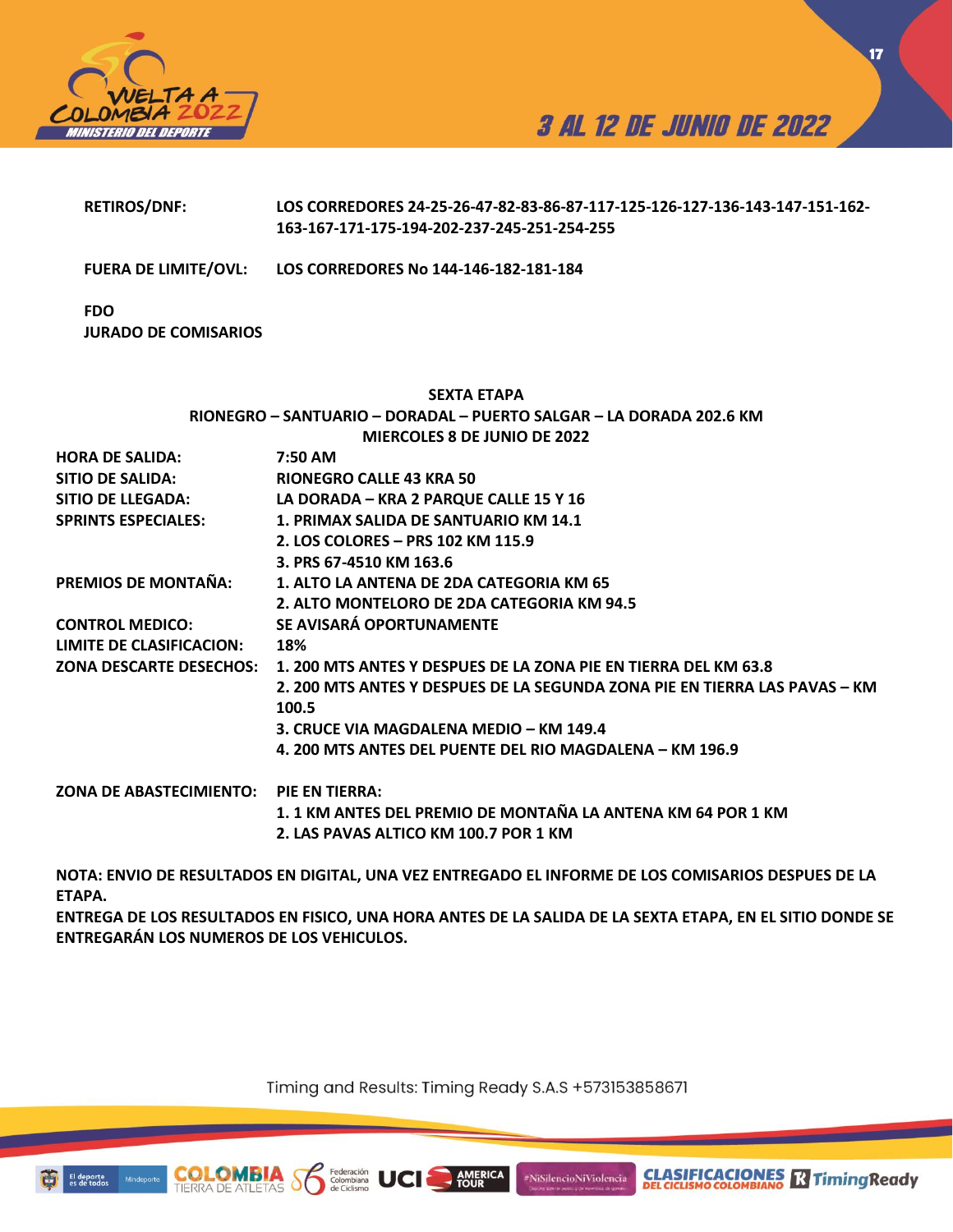

#### **ALTIMETRIA DE LA SEXTA ETAPA**



**SE LE RECUERDA A LOS MEDIOS DE COMUNICACIÓN, QUE HAY UNA ZONA MIXTA DETERMINADA PARA LAS ENTREVISTAS A LOS CORREDORES Y NO EN EL SITIO DE META APENAS ELLOS LLEGUEN, YA QUE LA ORGANIZACIÓN TIENE DESIGNADO AL PERSONAL LOGISTICO PARA EL ACOMPAÑAMIENTO DE LOS CORREDORES A PREMIACION Y ESTAS PRACTICAS ESTAN IMPIDIENDO EL BUEN Y SEGURO DESARROLLO DE LA CARRERA YA QUE ESTO PUEDE GENERAR ACCIDENTES.** 

#### **CUADRO DE PORTADORES DE CAMISETAS**

| <b>CAMISETA</b>                    | <b>LIDER</b>                      | <b>PORTADOR</b>                   |
|------------------------------------|-----------------------------------|-----------------------------------|
| <b>ETAPA</b>                       | <b>FABIO DUARTE</b>               | <b>FABIO DUARTE</b>               |
| AGENCIA NACIONAL DE SEGURIDAD VIAL | <b>TEAM MEDELLIN - EPM</b>        | <b>TEAM MEDELLIN - EPM</b>        |
| <b>SPRINTS ESPECIALES</b>          | <b>OSCAR FERNANDEZ</b>            | <b>OSCAR FERNANDEZ</b>            |
| <b>SURA</b>                        | <b>INDEPORTES BOYACA AVANZA</b>   | <b>INDEPORTES BOYACA AVANZA</b>   |
| PREMIOS DE MONTAÑA                 | <b>YESID SIERRA</b>               | <b>YESID SIERRA</b>               |
| <b>CERVEZA ANDINA</b>              | <b>NECTAR-IND CUNDINAMARCA</b>    | <b>NECTAR-IND CUNDINAMARCA</b>    |
| <b>LIDER SUB23</b>                 | <b>CRISTIAN DAVID RICO</b>        | <b>CAMILO ROBLES</b>              |
| <b>MANZANA POSTOBON</b>            | <b>COLOMBIA TIERRA DE ATLETAS</b> | <b>TOLIMA ES PASION</b>           |
| <b>LIDER PUNTOS</b>                | <b>NELSON SOTO</b>                | <b>NELSON SOTO</b>                |
| <b>MACPOLLO</b>                    | <b>COLOMBIA TIERRA DE ATLETAS</b> | <b>COLOMBIA TIERRA DE ATLETAS</b> |
| <b>LIDER GENERAL</b>               | <b>CRISTIAN DAVID RICO</b>        | <b>CRISTIAN DAVID RICO</b>        |
| <b>MINISTERIO DEL DEPORTE</b>      | <b>COLOMBIA TIERRA DE ATLETAS</b> | <b>COLOMBIA TIERRA DE ATLETAS</b> |

**FDO**

**JORGE MAURICIO VARGAS CARREÑO ARMANDO MORELO PEÑA JOSE ANGEL CALDERON**

**COLOMBIA**<br>TIERRA DE ATLETAS

Federación<br>Colombiana<br>de Ciclismo

UCI

**DIRECTOR GENERAL SUB-DIRECTOR GENERAL CRONOMETRAJE Y RESULTADOS (TIMING READY)**

**CLASIFICACIONES Relationship Ready** 

Timing and Results: Timing Ready S.A.S +573153858671

**AMERICA** 

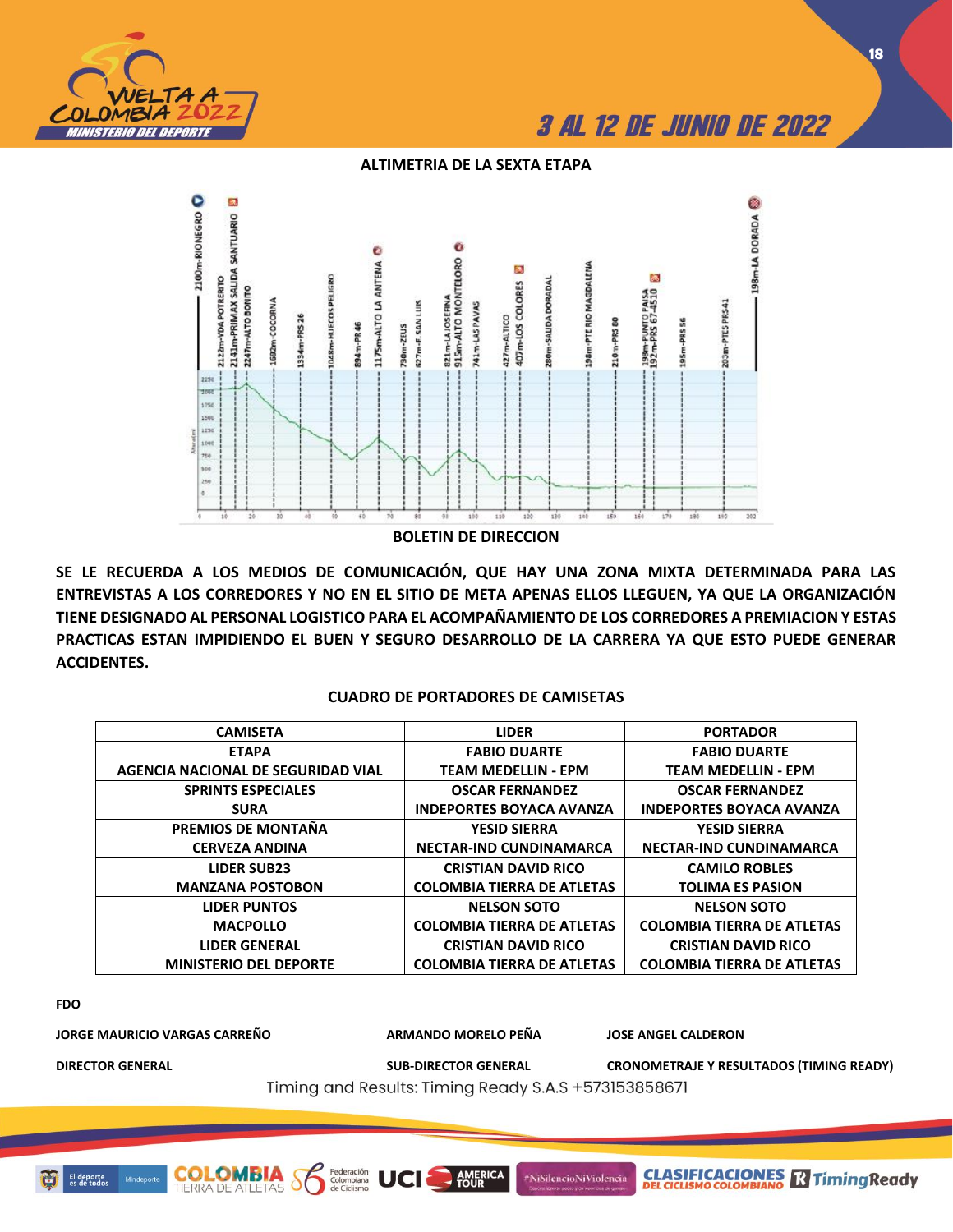



#### **ORDEN Y HORARIO DE PRESENTACION DE EQUIPOS**

#### **SALIDA SEXTA ETAPA**

| <b>ORDEN</b> | <b>EQUIPO</b>                   | <b>HORA</b> |
|--------------|---------------------------------|-------------|
| 1            | <b>DEPORMUNDO</b>               | 6:50:00     |
| 2            | AMPRO-CERVEZAANDINA             | 6:52:00     |
| 3            | FUNDACION TEAM RECAPI           | 6:54:00     |
| 4            | CONSTRU ZEA-EL FARO ELECT       | 6:56:00     |
| 5            | HERRERA SPORT ROPA DEPORT       | 6:58:00     |
| 6            | TEAM ILLUMINATE                 | 7:00:00     |
| 7            | <b>FUERZAS ARMADAS COLOMBIA</b> | 7:02:00     |
| 8            | TEAM NATIVOS PAYN               | 7:04:00     |
| 9            | TEAM CARTAGENA-LICICLISMO       | 7:06:00     |
| 10           | CM TEAM                         | 7:08:00     |
| 11           | TOLIMA ES PASION-L. HUILA       | 7:10:00     |
| 12           | <b>CANELS-ZEROUNO</b>           | 7:12:00     |
| 13           | S.GIROS-ALC MANIZALES           | 7:14:00     |
| 14           | INDEPORTES BOYACA AVANZA        | 7:16:00     |
| 15           | NECTAR IND.CUNDINAMARCA         | 7:18:00     |
| 16           | ALC LA VEGA-4WD-DELUXE          | 7:20:00     |
| 17           | MOVISTAR-BEST PC                | 7:22:00     |
| 18           | FUND-MULTIREPUESTOSB-GOCI       | 7:24:00     |
| 19           | <b>PETROLIKE</b>                | 7:26:00     |
| 20           | TEAM BANCO GUAYAQUIL ECU        | 7:28:00     |
| 21           | <b>EBSA</b>                     | 7:30:00     |
| 22           | SISTECREDITO-GW                 | 7:32:00     |
| 23           | EPM-SCOTT                       | 7:34:00     |
| 24           | ORGULLO PAISA-ANTIOOUIA         | 7:36:00     |
| 25           | TEAM MEDELLIN EPM               | 7:38:00     |
| 26           | COL TIERREA DE ATLETAS-GW       | 7:40:00     |

Timing and Results: Timing Ready S.A.S +573153858671

AMERICA

#NiSilencioNiViolencia

Federación<br>Colombiana<br>de Ciclismo

**COLOMBIA SP**